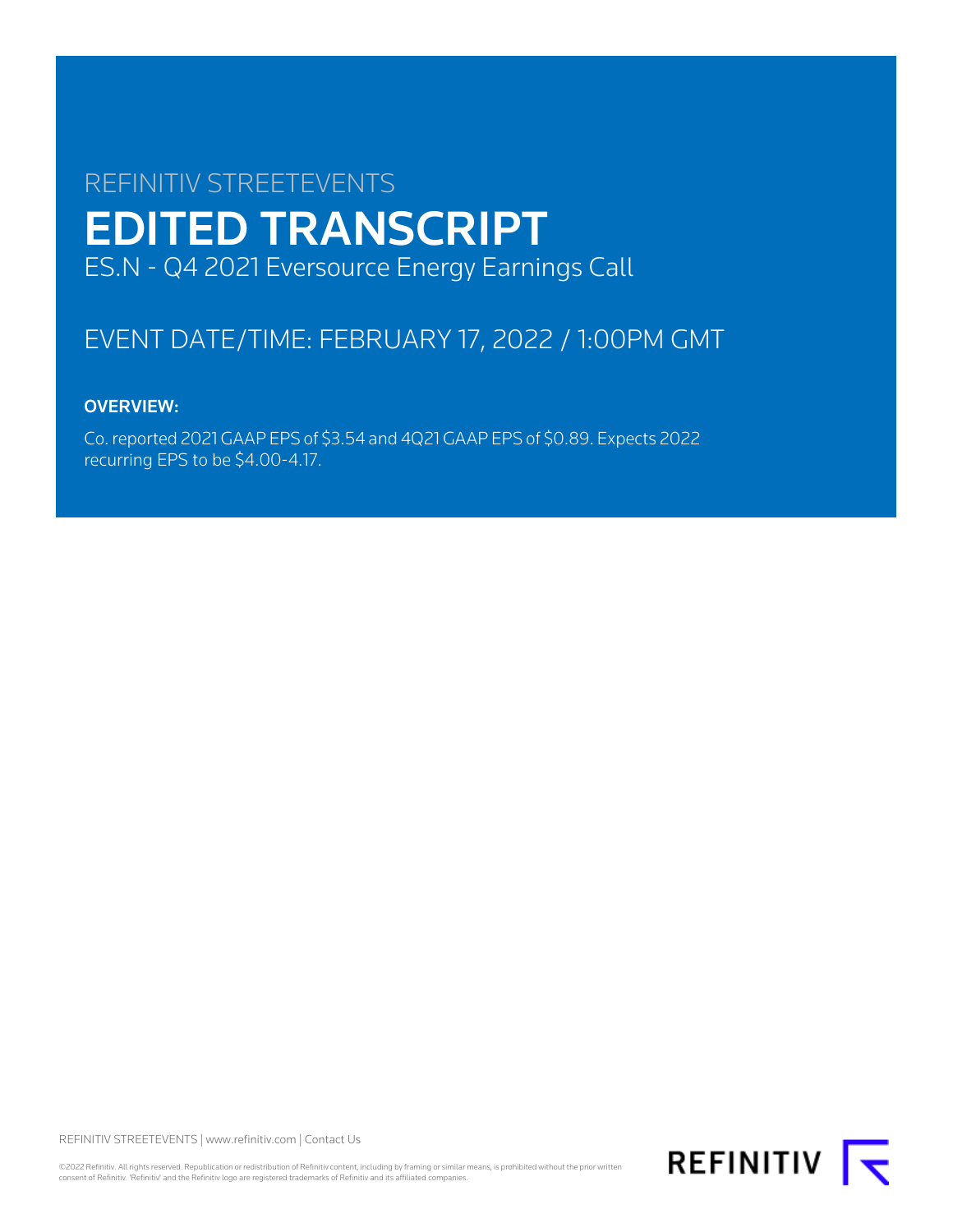# **CORPORATE PARTICIPANTS**

**[Jeffrey R. Kotkin](#page-1-0)** Eversource Energy - VP of IR **[Joseph R. Nolan](#page-2-0)** Eversource Energy - President, CEO & Trustee **[Philip J. Lembo](#page-4-0)** Eversource Energy - Executive VP & CFO

# **CONFERENCE CALL PARTICIPANTS**

**[Angie Storozynski](#page-10-0)** Seaport Research Partners - Research Analyst **[Andrew Weisel](#page-13-0)** Scotiabank Global Banking and Markets, Research Division - Analyst **[David Arcaro](#page-14-0)** Morgan Stanley, Research Division - Research Associate **[Durgesh Chopra](#page-9-0)** Evercore ISI Institutional Equities, Research Division - MD and Head of Power & Utilities Research **[Insoo Kim](#page-8-0)** Goldman Sachs Group, Inc., Research Division - Equity Analyst **[Julien Dumoulin-Smith](#page-12-0)** BofA Securities, Research Division - Director and Head of the US Power, Utilities & Alternative Energy Equity Research **[Nicholas Campanella](#page-10-1)** Credit Suisse AG, Research Division -- United States Utilities - Analyst **[Paul Patterson](#page-15-0)** Glenrock Associates LLC - Analyst **[Ryan Karnish](#page-16-0)** JPMorgan Chase & Co, Research Division - Research Analyst **[Sophie Karp](#page-11-0)** KeyBanc Capital Markets Inc., Research Division - Director and Senior Analyst of Electric Utilities & Power **[Steven Fleishman](#page-7-0)** Wolfe Research, LLC - MD & Senior Analyst

# **PRESENTATION**

#### **Operator**

Welcome to the Eversource Energy, 2021 Year-End Results Conference Call. My name is John. I'll be your operator for today's call.

<span id="page-1-0"></span>(Operator Instructions)

Please note, the conference is being recorded. I will now turn the call over to Jeff Kotkin.

# **Jeffrey R. Kotkin** - Eversource Energy - VP of IR

Thank you, John. Good morning and thank you for joining us. I'm Jeff Kotkin, Eversource Energy's Vice President for Investor Relations. During this call, we'll be referencing slides that we posted last night on our website. And as you can see on Slide 1, some of the statements made during this investor call may be forward-looking as defined within the meaning of the safe harbor provisions of the U.S. Private Securities Litigation Reform Act of 1995. These forward-looking statements are based on management's current expectations and are subject to risk and uncertainty, which may cause the actual results to differ materially from forecasts and projections. These factors are set forth in the news release issued yesterday afternoon. Additional information about the various factors that may cause actual results to differ can be found in our annual report on Form 10-K for the year ended December 31, 2021. Additionally, our explanation of how and why we use certain non-GAAP measures and how those measures reconcile to GAAP results is contained within our news release and the slides we posted last night and in our most recent 10-K and 10-Q.

Speaking today will be Joe Nolan, our President and Chief Executive Officer; and Phil Lembo, our Executive Vice President and CFO. Also joining us today are John Moreira, our Treasurer and Senior VP for Finance and Regulatory; and Jay Buth, our VP and Controller.

Now I will turn to Slide 3 and turn over the call to Joe.



©2022 Refinitiv. All rights reserved. Republication or redistribution of Refinitiv content, including by framing or similar means, is prohibited without the prior written consent of Refinitiv. 'Refinitiv' and the Refinitiv logo are registered trademarks of Refinitiv and its affiliated companies.



 $\supset$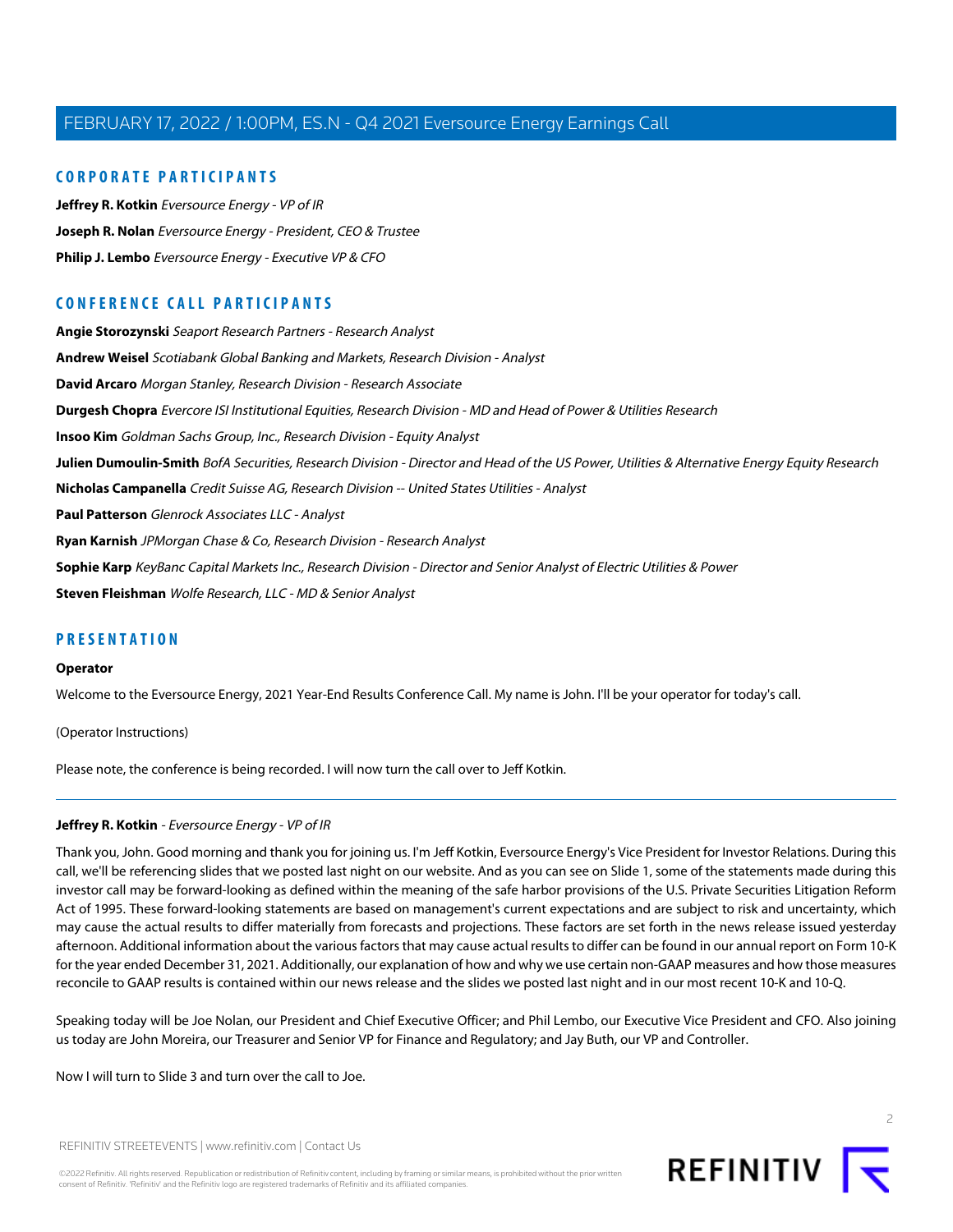# <span id="page-2-0"></span>**Joseph R. Nolan** - Eversource Energy - President, CEO & Trustee

Good morning. Thank you, Jeff. I will start with an overview of our team's 2021 operating accomplishments, update you on offshore wind projects and discuss recent progress executing our clean energy strategy. I will then turn it over to Phil for a review of our financial performance and a new 5-year forecast.

We accomplished a great deal in 2021, as you can see on Slide 4. We had a terrific year operationally. We were able to put closure around a challenging set of regulatory proceedings in Connecticut. We made very significant progress on offshore wind projects, and we have enthusiastically engaged the entire company around our target of having operations be carbon neutral by 2030.

Turning to Slide 5 and operations. You can see that our electric service reliability and restoration performance were top decile and top quartile, respectively. And our safety metrics as well were well above average. We continue to invest to enhance our customers' electric service reliability and the results are apparent. Even during a year when we had 20 major storm events and dozens of less severe events around our three states, we also continue to refine our emergency response efforts, which were on display again just 2.5 weeks ago, when a weekend blizzard clobbered Southeastern Massachusetts with hurricane force winds and snow depths up to 2.5 feet. Thousands of our employees and contractors worked through biting cold to restore about 300,000 outages. Winds were still howling after the snowfall ended, but our crews were able to get our customers back online within two days. Most of our storm damage was tree-related. We continue to work closely with our regulators in the communities we serve to ensure that we are installing more resilient equipment on our system in addressing the heavy vegetation along our roadways. We are committed to making the important investments needed to maintain high levels of electric service reliability and providing the grid resiliency needed to support our region's aggressive clean energy goals. In addition, we continue to accelerate the replacement of our most leak prone natural gas and water infrastructure.

Turning to Slide 6. You can see that despite strong results, we, like many of the high-performing utilities, underperformed both our peers and the broader markets in 2021 from a total return standpoint. This comes after some very strong years of relative outperformance by Eversource that continues to place our medium- and long-term total return significantly above the EEI Index. There are solid reasons for our strong long-term record. First, since the 2012 merger that created Eversource, we have consistently achieved short-term and long-term earnings per share growth of about 6%. Going forward, we continue to expect our regulated businesses to support EPS growth in the upper half of the range of 5% to 7%. That earnings growth has enabled us to achieve attractive long-term dividend growth as well.

As you can see on Slide 7, earlier this month, our Board approved a \$0.14 per share increase in our annualized dividend, an increase that is consistent with our long-term growth projection. Not only is that level of dividend growth attractive to our investors, the low 60s payout ratio that it represents allows us to reinvest more than \$500 million of earnings annually back into our business, reducing our incremental debt needs and supporting our strong credit rating.

Turning to Slide 8, our offshore wind business had more positive developments over the past 13 months than we experienced over the previous 3 years combined. Last week, as you can see on the slide, New York Governor Hochul joined in breaking ground on South Fork, the first offshore wind project we are building under our 50-50 partnership with Ørsted. Land-based construction has commenced on Long Island with 130-megawatt 12 turbine project will connect into Long Island Power Authority grid, providing a greatly needed source of clean power. We expect South Fork to begin operating in late 2023 and thank the federal, state and local regulators and elected officials who have worked on the review of this project for years.

2021 also was a pivotal year for our two much larger projects, Revolution Wind and Sunrise Wind. As you can see on Slide 9, we are well into the federal and state siting process for both projects. Last year, the Bureau of Ocean Energy Management set schedules for a review of those two projects which we expect will culminate in the final siting approvals in the second half of 2023. Assuming those schedules are met, we expect both projects to enter service in 2025 with Revolution Wind likely entering service first. We have made significant progress securing materials and services for our three projects. We have 80% of the cost of the portfolio locked in. It seems that every few weeks, we are announcing another contract. Many of those contracts are with domestic manufacturers and service providers that are located in states where we are contracting for our offshore wind projects.

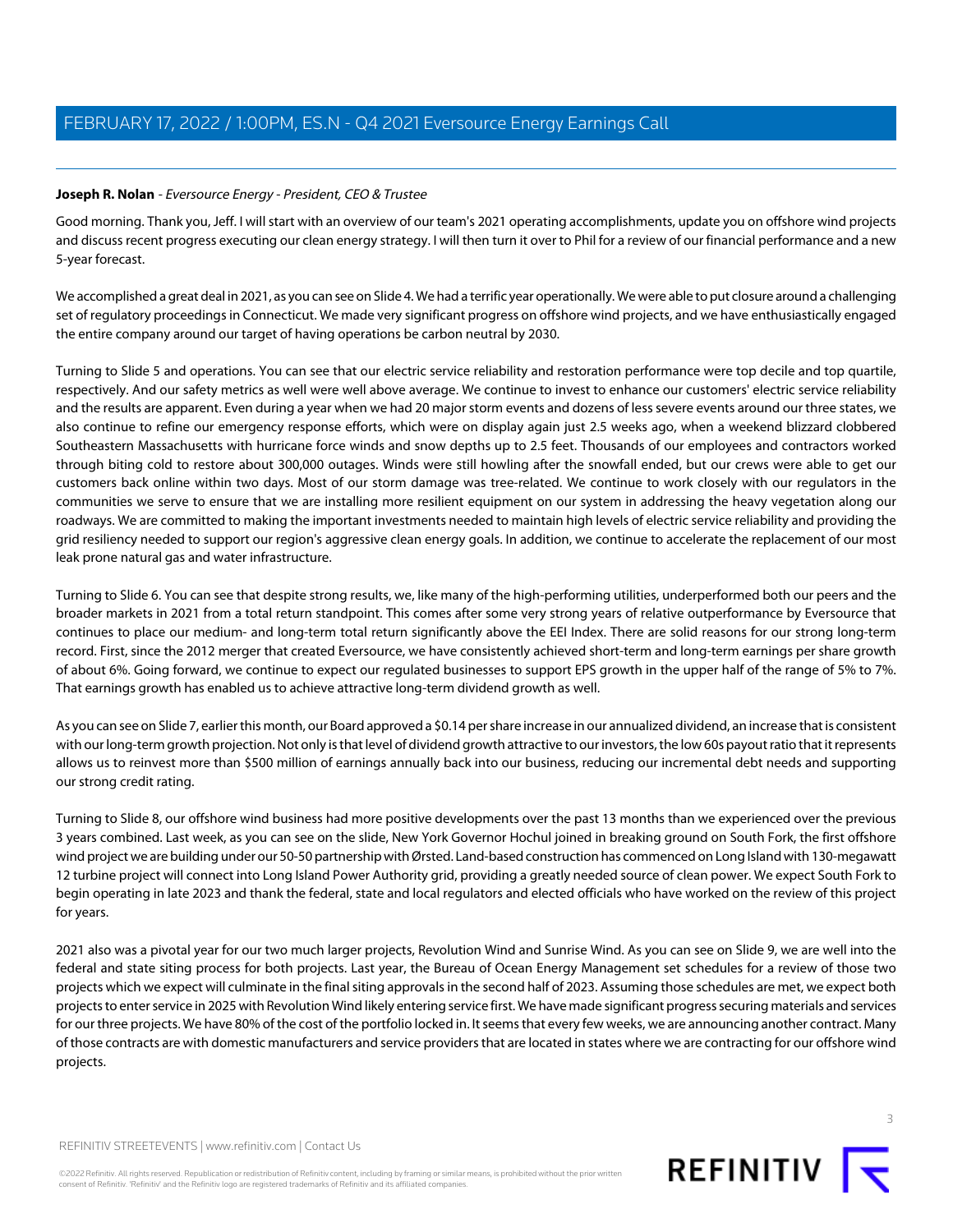Slide 10 has an overview of some of the publicly announced contracts. However, over just the past few months, we have seen higher-than-planned costs for such items as offshore wind foundations, certain installation vessels and logistics as well as offshore substations. Ørsted referenced some of these cost increases during its investor call two weeks ago.

The pandemic and global growth in offshore wind have rapidly tightened the market and supply chain for offshore goods and services. Fortunately, we procured the largest scopes of work prior to the inflationary pressure taking hold. Our wind turbine agreement with Siemens and wind turbine installation vessel charter with Dominion Energy, which makes up a significant portion of the project's cost are two prime examples. Throughout the projects, we and our partner, Ørsted, have been successful in finding ways to offset increases with savings in other areas. I am optimistic that our teams will find additional improvement opportunities as we move forward with the projects.

One of our key contracts is for the Connecticut State Pier in New London. The State of Connecticut, Eversource and Ørsted are funding a \$200 million project to create an important staging area for offshore wind construction, including our South Fork Wind, Revolution Wind and Sunrise Wind projects. It is probably the best site for this work between Norfolk, Virginia and Halifax, Nova Scotia, and only 60 to 65 miles from our nearest turbine locations.

As you can see on Slide 11, the Connecticut Port Authority commenced onshore work last summer. And a couple of months ago, the Authority received approval from the Army Corps of Engineers for the in-water construction. We consider the New London lease to be a tremendous source of future economic development for the state of Connecticut and a key strategic advantage for our partnership. The site is quite close to our 550 square mile area where we, and Ørsted expect to build projects with at least 4,000 megawatts over the coming years. We expect to continue to seek new opportunities for our lease area off Massachusetts, while continuing to be disciplined and strategic in our bidding. In Massachusetts, Governor Baker has proposed new energy legislation that, among other items, could amend certain restrictive pricing language that contributed to having only two bidders in the state's most recent offshore wind RFP. The bill is currently in the House and is expected to move on to the Senate during the current legislative session that ends in mid-July. We will keep you apprised of its progress. Separately, as many of you are aware, the Eversource/Ørsted joint venture did not seek to be prequalified for next week's New York Bight auction. We are very comfortable with our current uncommitted acreage and think it's strategically located to provide us with a competitive advantage in future RFPs in New England and New York. Once the Bight auction is complete, our understanding is that New York likely will move swiftly to its next offshore wind RFP. Our offshore wind partnership is just one of several major initiatives we have underway to help our states combat climate change. At the same time, we are focused on reducing emissions within our own operations.

Slide 12 notes that the five key areas where we are seeking to reduce greenhouse gas emissions in our efforts to be carbon neutral by 2030. No U.S. utility or natural gas utility has a more aggressive target date for achieving carbon neutrality for Scope 1 and Scope 2 emissions. We are currently looking to enhance our climate leadership by taking a closer look at emissions across the value chain, including examining what a science-based target would entail for a company with our profile. This includes downstream emissions from our customers' energy use. Clearly, our energy efficiency programs offer many benefits in this regard.

Last year, we invested approximately \$600 million on initiatives that will help our customers reduce their lifetime greenhouse gas emissions by approximately 4 million tons. Our new DPU-approved, three-year energy efficiency plan will expand those efforts with a growing focus on electrification. It will provide our Massachusetts electric and natural gas customers with the tools necessary to meaningfully reduce their carbon footprint and help place the state on the path to be net GHG neutral by 2050. The \$1.7 billion plan maintains our long-standing mission of helping all residents and businesses reduce their energy usage and manage energy costs and is also focused on service to customers in environmental justice communities and low and moderate income households. Through our now approved programs, we expect to electrify more than 23,000 new and existing residential households as well as more than 20 million square feet of commercial space. Separately, NSTAR Gas last month rolled out an innovative community geothermal project for Framingham, Massachusetts that was enabled in our 2020 NSTAR Gas rate decision. It is shown on Slide 13.

We are also preparing an integrated program to combine our opportunity to build more rate-based solar in Massachusetts with the potential to tie in storage and microgrids. We expect to file initial proposed projects with the DPU within a few months. This is part of our comprehensive climate resilience efforts that are consistent with the goals of state policy makers.



 $\Delta$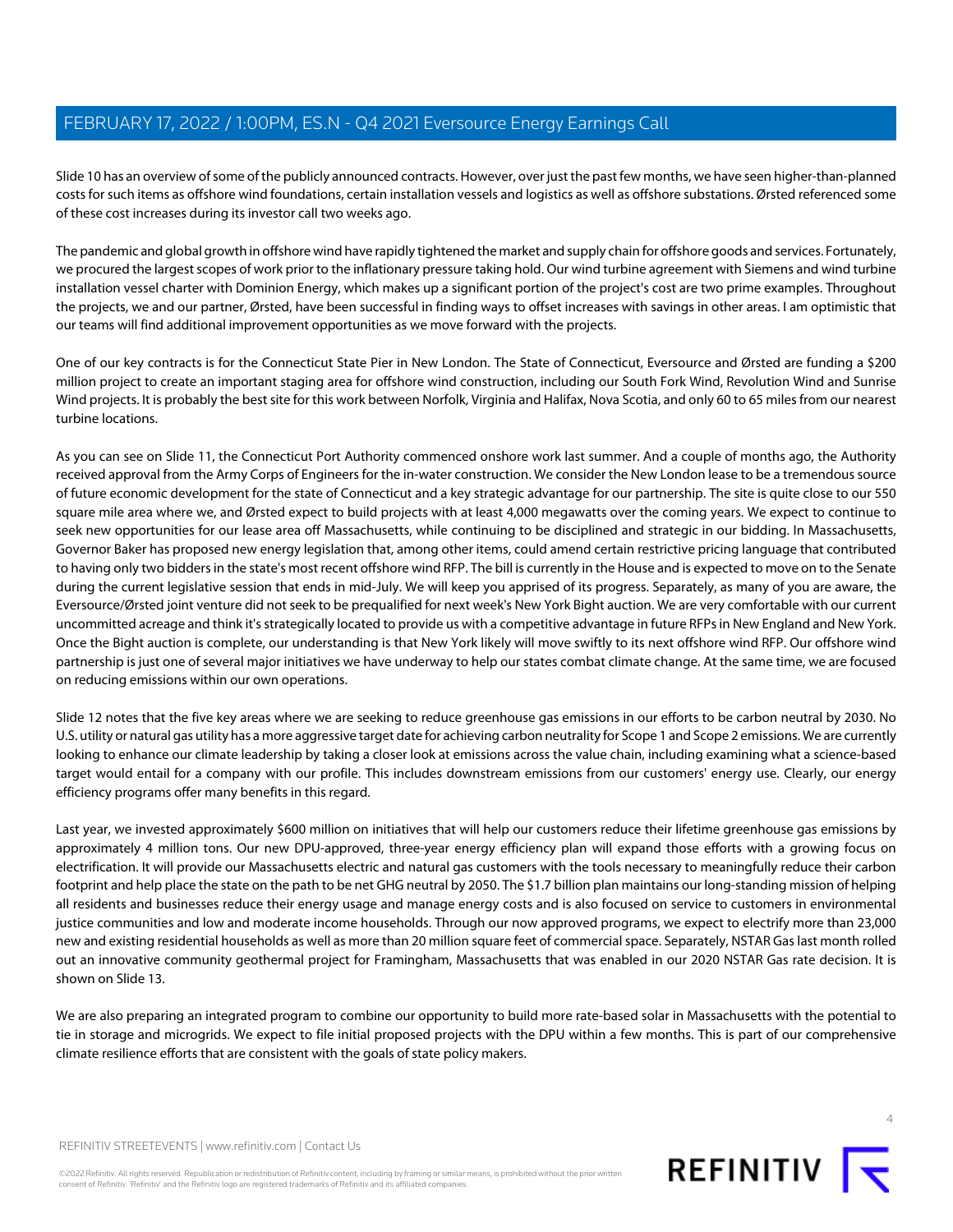Finally, I want to comment on our relationships in Connecticut. Compared with a year ago, I believe we are in a much better place. Our October rate settlement was approved by PURA and significant customer credits lowered CL&P customer bills in December of 2021 and January of 2022. PURA has issued final orders on storage and electric vehicle programs, which are now being launched. We sense a broad level of support for AMI as it lowers costs and improves service to customers, significantly advances the pace of integration of renewable energy resources, and enables achievement of the state's clean energy goals. We believe PURA will move forward with the docket and approve its deployment at some point later this year. Thanks again for your time. I will now turn the call over to Phil Lembo.

# <span id="page-4-0"></span>**Philip J. Lembo** - Eversource Energy - Executive VP & CFO

Thank you, Joe. And this morning, I'm going to cover several areas, 2021 results, our 2022 earnings guidance, an updated five-year regulated investment plan and long-term outlook, an update on some of the current regulatory proceedings and finally, additional details around our offshore wind investment plan. So, let me get started with the 2021 results on Slide 15. Our GAAP earnings for 2021 were \$3.54 per share compared to \$3.55 in 2020. In the fourth quarter of 2021, GAAP earnings were \$0.89 per share compared with GAAP earnings of \$0.79 in the fourth quarter of 2020. All those periods include acquisition costs, primarily related to our purchase in 2020 of the assets of Columbia Gas of Massachusetts, which we now call Eversource Gas of Massachusetts or EGMA. As I noted on our third quarter call, 2021 full year results also include charges related to the settlement agreement in Connecticut. Excluding those nonrecurring charges, we earned \$3.86 per share in 2021. That's up 6% from \$3.64 in 2020. For the fourth quarter, excluding these charges, we earned \$0.91 per share in 2021 compared with earnings of \$0.85 in the fourth quarter of 2020. To break down the earnings into segments, electric transmission earned \$1.58 per share for the full year 2021 compared with earnings of \$1.48 in 2020. Higher earnings resulted from continued investment in our transmission system. We invested just over \$1.1 billion in our transmission facilities in 2021 and I think that's compared to just about \$960 million -- \$964 million, to be precise, in 2020. And the reason for that was it's mostly replacing obsolete equipment and improving reliability and resilience in the region.

Our electric distribution segment earned \$1.61 per share in [2021] (corrected by company after the call) excluding the settlement charge, this compared to \$1.60 in 2020. The higher revenues were largely offset by higher O&M, depreciation, property tax and interest expense. And really, these higher expenses stem from our ongoing investments to improve service and reliability for our customers. We invested about \$1.25 billion in our electric distribution system in 2021, and this is up from just under \$1.2 billion in 2020.

Our natural gas distribution segment earned \$0.59 per share in 2021 compared with earnings of \$0.40 in 2020. This growth was driven primarily by having a full year of EGMA earnings included in our financials in 2021, and this is compared to less than 3 months of EGMA earnings in 2020. This also includes the ongoing investment in safety and reliability of our natural gas systems where we invested about \$800 million in 2021. Our water distribution segment earned \$0.11 per share in 2021, and this is down \$0.01 from \$0.12 in 2020. The small decline primarily reflects the sale of the water delivery system around Hingham, Massachusetts that occurred in 2020. We continue to invest in clean and reliable water delivery with investments in our water segment totaling \$144 million in 2021. This is up 13% from the prior year and about double from where it was when we first acquired Aquarion in 2017. Excluding acquisition-related charges, the Eversource Parent segment lost \$0.03 per share in '21 compared to earnings of \$0.04 in 2020. This change is largely due to a higher effective tax rate.

Overall, as Joe covered in his remarks, we are very pleased with the strong year we had as we successfully overcame many challenges and delivered very positive results for our customers and for all of our stakeholders. From 2021 results, I'll turn to our 2022 guidance and Slide 16. We are projecting recurring earnings of between \$4.00 and \$4.17 per share this year, compared with \$3.86 we earned in 2021. The midpoint of that range reflects a 6% increase over 2021. This range excludes the remaining costs we expect to incur as we complete the integration of EGMA operations from NiSource to Eversource systems in 2022. The primary growth drivers are our ongoing investment in our electric transmission segment, where we expect to invest approximately \$1.1 billion in 2022. The higher revenues from our distribution segments much of it relates to ongoing reliability and resiliency investments with existing recovery mechanisms and a performance-based revenue adjustment at NSTAR Electric. Those higher revenues will be partially offset by anticipated increases in depreciation, property tax and interest expense related to our customer-focused investments.

On Slide 17, you see that we are reiterating our long-term earnings per share guidance in the upper half of the 5% to 7% growth rate from our core regulated businesses with 2021 recurring EPS of \$3.86 as the base level. To be clear, this guidance excludes earnings from offshore wind projects. And on Slide 18, you can see that the primary driver of this growth is our regulated capital program, which continues to make our energy and water

REFINITIV STREETEVENTS | [www.refinitiv.com](https://www.refinitiv.com/) | [Contact Us](https://www.refinitiv.com/en/contact-us)

©2022 Refinitiv. All rights reserved. Republication or redistribution of Refinitiv content, including by framing or similar means, is prohibited without the prior written consent of Refinitiv. 'Refinitiv' and the Refinitiv logo are registered trademarks of Refinitiv and its affiliated companies.

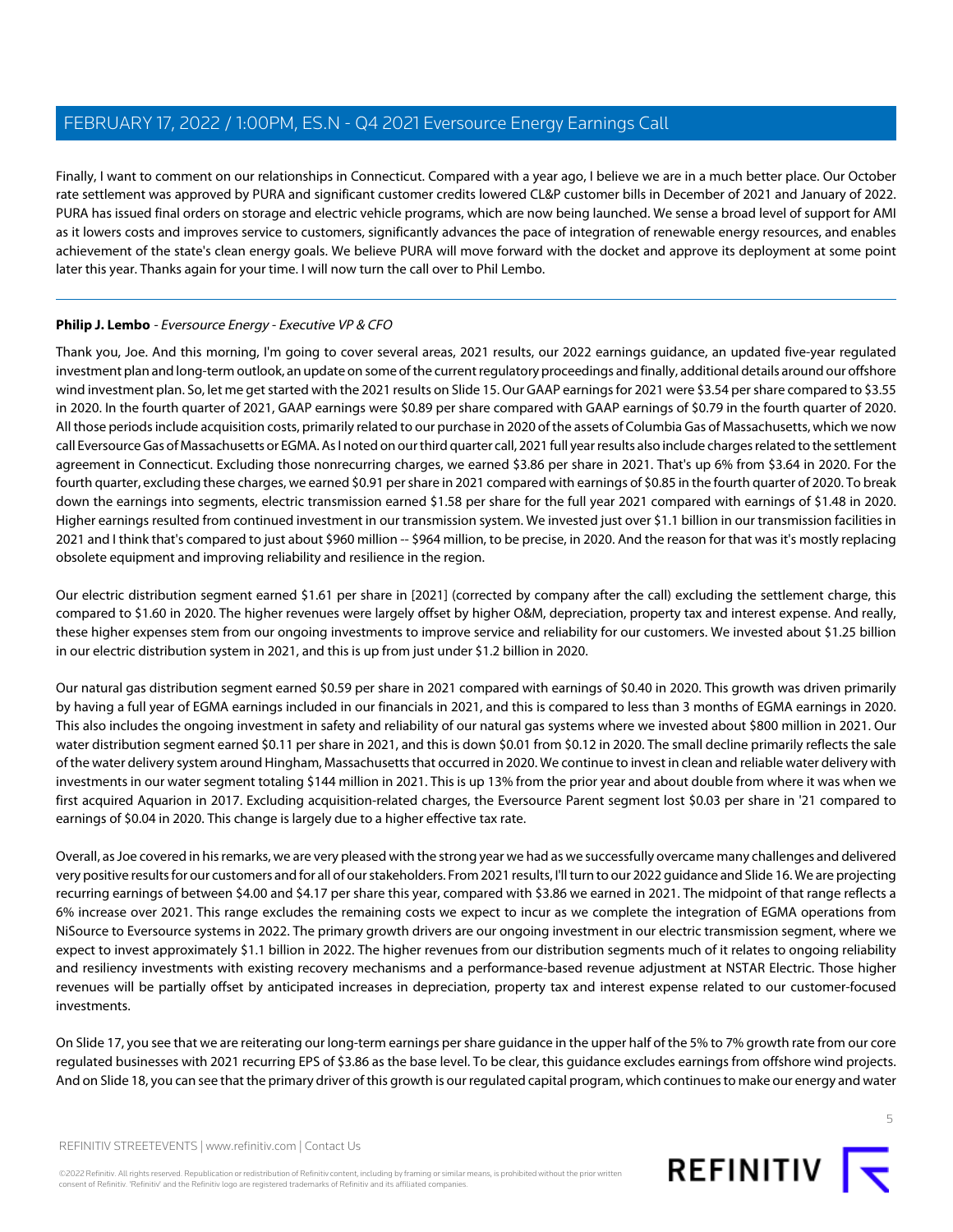delivery systems safer, more reliable and more resilient for our customers. We expect to invest approximately \$18.1 billion in those systems over the five-year period of 2022 through 2026. That compares with a \$17 billion investment plan we discussed with you a year ago, which was for the period of 2021 through 2025. On the distribution side, we assume that we'll invest nearly \$400 million over the next five years on grid modernization and electric vehicle charging infrastructure in Massachusetts, which is somewhat above our recent spending levels there. We receive timely recovery of these investments with a return. In Connecticut and New Hampshire, we have not assumed any grid mod investments at this time.

As you can see on Slide 19, these investments in our core business are projected to produce a rate base CAGR of approximately 7.1% over the forecast period.

Slide 20 lists the investments that are included in the five-year estimate and what remains outside of it. Note that we continue to exclude AMI from our core capital program. As Joe indicated in his remarks, dockets to implement AMI are very active in both Massachusetts and Connecticut and may be concluded later this year. However, they are not yet at the point where we should be including them in our capital forecast. Altogether, implementing AMI in the two states would require about \$1 billion of investment in order to deliver long-term customer savings, enhance grid resiliency and enable clean energy benefits. Also excluded from our five-year forecast are certain transmission investment opportunities. ISO-New England studies indicate that about \$500 million of onshore investment would be needed to interconnect nearly 3,000 megawatts of offshore wind through Cape Cod in the southeastern portion of our service territory. Since the nature and timing of these investments are still under evaluation, we have excluded it from our capital guidance. I should emphasize that we would expect such projects to be incremental investments in our core regulated business. They are not related to our three offshore wind projects, which, as you saw in the earlier slide, connect through New York and Rhode Island.

So, in addition, it is also becoming clear that significant additional transmission investment beyond the \$500 million will be needed to reliably tie in the 9,000 megawatts of offshore wind that Massachusetts, Connecticut and Rhode Island are targeting. These investments will extend beyond our forecast period and such are not included. They are excluded from the forecast.

Finishing up my discussion on the regulated business, I'll first turn to a review of our current regulatory items. As you can see on Slide 21, we continue to await FERC's ruling on several items. The first of the four complaints that were filed beginning back in 2011, challenging the return on equity authorized for all the New England electric transmission owners. The others are generic dockets, one looking at the 50 basis point RTO adder and another looking at transmission incentives. On the distribution side, we are currently operating under multiyear rate plans in most of our distribution jurisdictions, CL&P's base rate freeze was approved as part of the comprehensive settlement Joe mentioned earlier. PSNH is currently in the second year of a multiyear rate plan. Our two Massachusetts natural gas delivery utilities are operating in the early years of 8- and 10-year rate plans. Yankee Gas is nearing the 4-year mark since its most recent rate review, and we are currently evaluating when its next review will take place. Therefore, our primary rate review this year will be at NSTAR Electric in Massachusetts.

Slide 22 covers the key elements of the review. We filed it a month ago and expect a decision around December 1, with new rates to take effect at the beginning of 2023. There are several components to the filing and a couple of the key ones are noted on the slide. So let me pause here to summarize. We expect to deliver another very positive year of performance for our customers, shareholders and all stakeholders in 2022. Our long-term earnings growth continues to be in the upper half of the 5% to 7% range through 2026 from our core regulated business. Our long-term growth rate is supported by a projected rate base growth of 7.1% and we have upside opportunities in the areas of grid modernization, AMI and incremental transmission development that are not part of our current forecast. The investments I've discussed thus far have been in our regulated business.

Now I'll turn to our offshore wind partnership with Ørsted. Joe mentioned earlier, our JV with Ørsted has signed contracts in place for about 1,760 megawatts of offshore wind, and we've locked in approximately 80% of the costs we need to bring our three projects into service. To date, we've invested about \$1.2 billion in the JV, which includes some development and acquisition costs that are not directly related to the three projects. In 2022, we expect to invest an additional \$900 million to \$1 billion in the three projects. Over the remaining years of our forecast, we expect to invest an additional \$3 billion to \$3.6 billion to complete and bring into service all three projects. These estimates fully reflect certain cost increases that we've encountered over the past few months that were covered earlier in Joe's remarks, as well as our estimates of our costs going forward.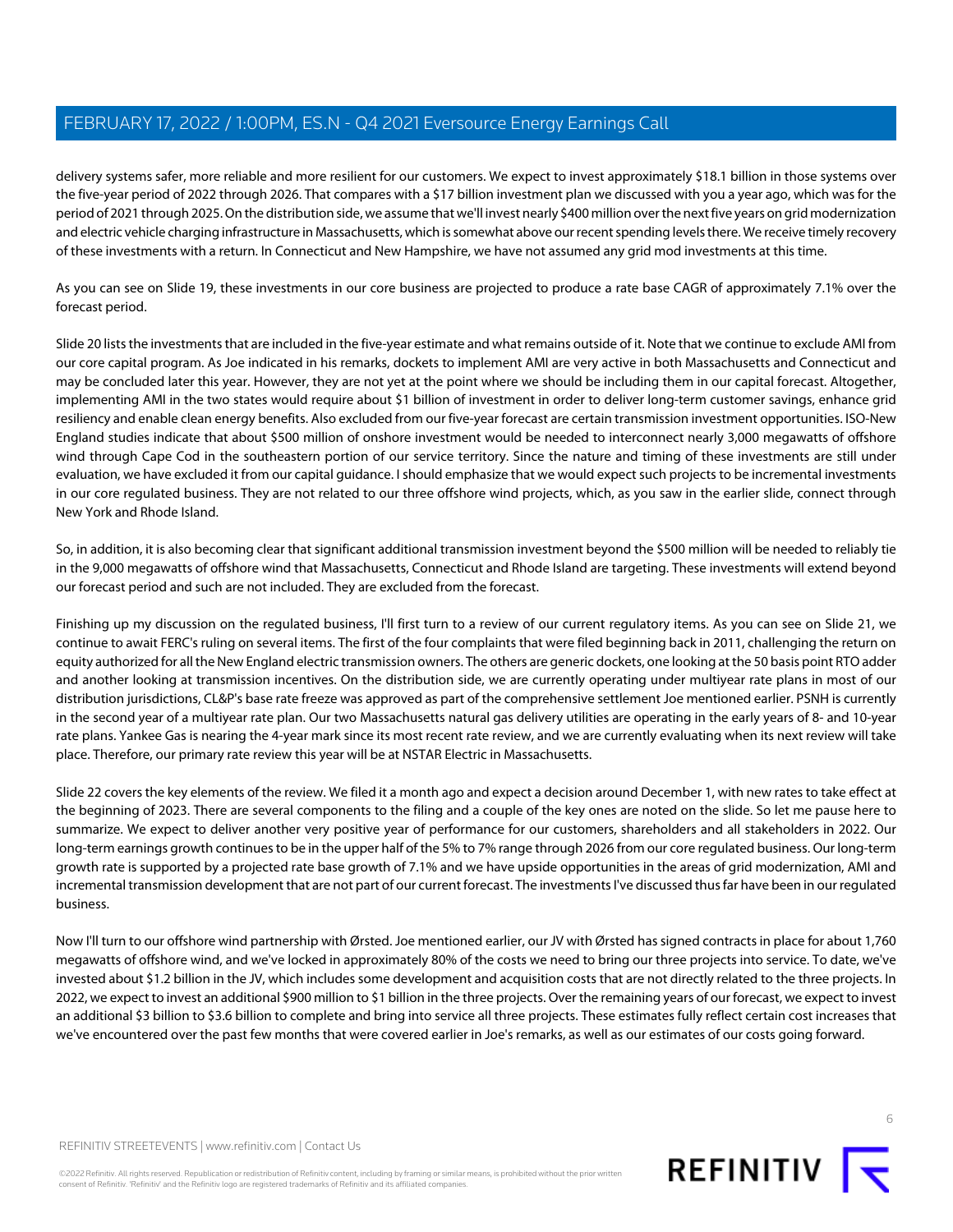Last year, we told investors that we would provide more visibility into our financial expectations for our offshore wind investments. So, providing you with the range of the expected investment levels over the next several years is part of that. And as we said before, the benefit on earnings before the large projects enter service in 2025 is not projected to be significant. However, assuming Revolution Wind and Sunrise Wind enter service in 2025, we expect offshore wind earnings to add between 6% to 8% to the net income we expect from our core regulated business in 2026. The benefit on Eversource's cash flow beginning in 2026 is likely to be much more significant. Since Eversource is currently a cash taxpayer, and we expect to remain one, we expect to use investment tax credits and accelerated depreciation for tax purposes in a highly efficient and effective manner, and that's just based on today's tax code. Changes are currently being considered in Congress to spur more clean energy investment that could significantly enhance our projected cash flows and returns. Potential changes include utilization of a direct pay option; allowing an increase of tax credits to 40% for meeting certain domestic content requirements; and raising production tax credits to the ITC equivalent of 30%.

Any of these potential changes could have significant positive implications for this business and cash flows and none of these changes is reflected in the offshore wind guidance that I noted earlier. Historically, we have guided that our offshore wind projects were expected to generate mid-teens returns based on a standard Eversource 60-40 debt/equity structure. Those returns or higher are achievable with enhanced clean energy benefits contemplated by the Build Back Better plan. But even with no changes to the current tax code, we now expect our offshore wind equity returns to be in the 11% to 13% range. So still accretive for the Eversource investor and highly supportive of our state's aggressive clean energy goals.

So, to summarize offshore wind, our projects are making excellent progress and continue to project in-service dates as previously forecast. We, like other developers, have very recently experienced higher costs associated with global supply chain and vendor capacity issues. But perhaps unlike most other U.S. developers, we have a very clear line of sight on 80% of our costs, and we continue to work closely with Ørsted to identify savings opportunities. Despite some higher costs, we continue to project offshore wind earnings that are higher than in our regulated businesses. So closing out today's call, I want to discuss our financing plans. As we've always done, we expect to finance our capital needs in a balanced way through a combination of internally-generated funds, new debt issuances and common equity. We intend to maintain the existing strong credit ratings that we currently have with the rating agencies. Given the level of investments contemplated in this five-year outlook, we are planning to add an incremental \$500 million to our equity needs over the next several years. When we first discussed issuing equity three years ago, we outlined a multi-pronged plan to raise equity capital. The first \$2 billion plan was comprised of \$1.3 billion in block equity and \$700 million through an At-The-Market or ATM program. Separately, we announced that we would use about \$100 million a year in treasury shares rather than open market purchases to fund our dividend reinvestment and employee stock programs. So to help fund the updated investment plan and allow us to maintain our strong financial profile and credit ratings, we are now increasing the size of our expected ATM program by \$500 million, so, to a total of \$1.2 billion. In addition, we expect to continue to fund our dividend reinvestment and employee stock programs using treasury shares, and this is expected to be about \$600 million over the next five years.

Finally, as you can see on Slide 23, we continue to remind investors of our long track record of positive performance. This slide shows that over the decade since Eversource was created, we have consistently achieved the earnings and dividend growth we targeted even back in 2012, while achieving very strong operating performance. We also have significantly enhanced our ESG profile, which certainly ranks among the best, if not the best, in the industry. So we thank you again for joining us this morning, and I'll turn the call back to Jeff for Q&A.

#### **Jeffrey R. Kotkin** - Eversource Energy - VP of IR

Thank you, Phil. And I'm going to return it to John just to remind you how to enter questions. John?

# **QUESTIONS AND ANSWERS**

# **Operator**

(Operator Instructions)

REFINITIV STREETEVENTS | [www.refinitiv.com](https://www.refinitiv.com/) | [Contact Us](https://www.refinitiv.com/en/contact-us)

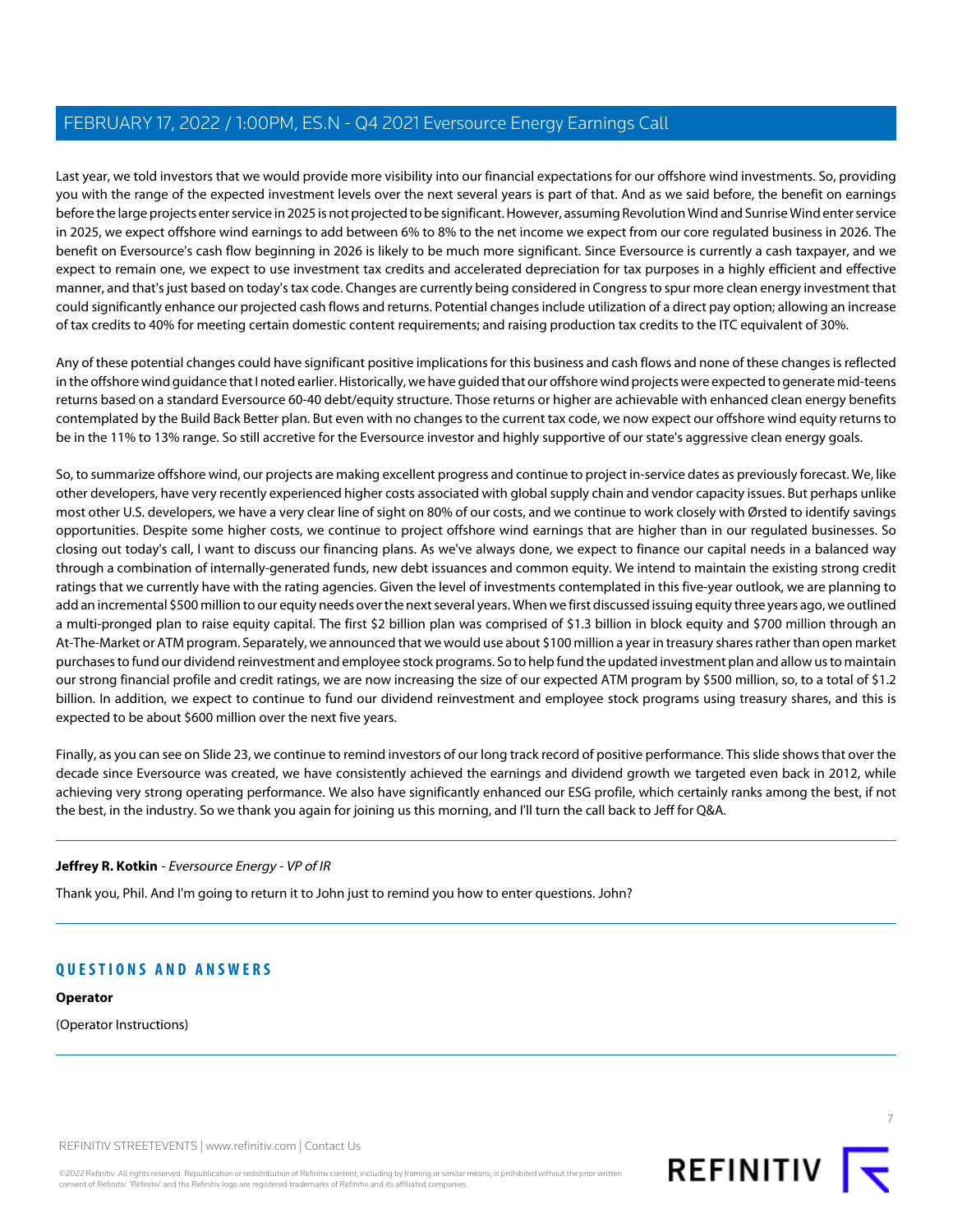Great. Thank you, John. First question this morning is from Steve Fleishman from Wolfe.

#### <span id="page-7-0"></span>**Steven Fleishman** - Wolfe Research, LLC - MD & Senior Analyst

Just maybe one question. Just there's a lot of offshore wind disclosures that you gave here in the call. Is there a reason that none of this is in like the slide deck and the like? Just some color on that. It's helpful to have it, but just yes.

#### **Philip J. Lembo** - Eversource Energy - Executive VP & CFO

Yes. It's all included in our 10-K, Steve, that is being released today, too. So the nature of all those disclosures is included there. So the combination of the comments and the 10-K, I think, provide all the information.

#### **Steven Fleishman** - Wolfe Research, LLC - MD & Senior Analyst

Great. And then just to summarize, when I'm looking out to 2026 and thinking about the changes from the 6% to 7% regulated growth or upper half of 5% to 7%, we have in '26 an incremental 6% to 8% net income so that from offshore wind. So that's take the base of the growth rate of the regulated add 6% to 8% net income? And then my share count would basically be \$500 million more of equity than we would have had previously?

# **Philip J. Lembo** - Eversource Energy - Executive VP & CFO

Is that your question? How do you get to the calculation? Yes.

# **Steven Fleishman** - Wolfe Research, LLC - MD & Senior Analyst

I'm just trying to kind of get to kind of thinking the for kind of EPS.

#### **Philip J. Lembo** - Eversource Energy - Executive VP & CFO

Yes, it's a little bit more than the 5% because what we did, we increased the dividend reinvestment, about \$100 million, we would -- before, it was like \$100 million a year for five years or \$500 million. Now it's about \$120 million for five years. So it's the incremental ATM program and then \$100 million more on the DRIP side.

#### **Steven Fleishman** - Wolfe Research, LLC - MD & Senior Analyst

I'm sorry. If I wanted to look at -- so just on that -- the part on the DRIP side. So my recollection is you were doing \$100 million a year for treasury and DRIP and now you're going to be doing how much per year?

#### **Philip J. Lembo** - Eversource Energy - Executive VP & CFO

It's just \$120 million. Just...

#### **Steven Fleishman** - Wolfe Research, LLC - MD & Senior Analyst

\$120 million. Okay.

REFINITIV STREETEVENTS | [www.refinitiv.com](https://www.refinitiv.com/) | [Contact Us](https://www.refinitiv.com/en/contact-us)

©2022 Refinitiv. All rights reserved. Republication or redistribution of Refinitiv content, including by framing or similar means, is prohibited without the prior written consent of Refinitiv. 'Refinitiv' and the Refinitiv logo are registered trademarks of Refinitiv and its affiliated companies.

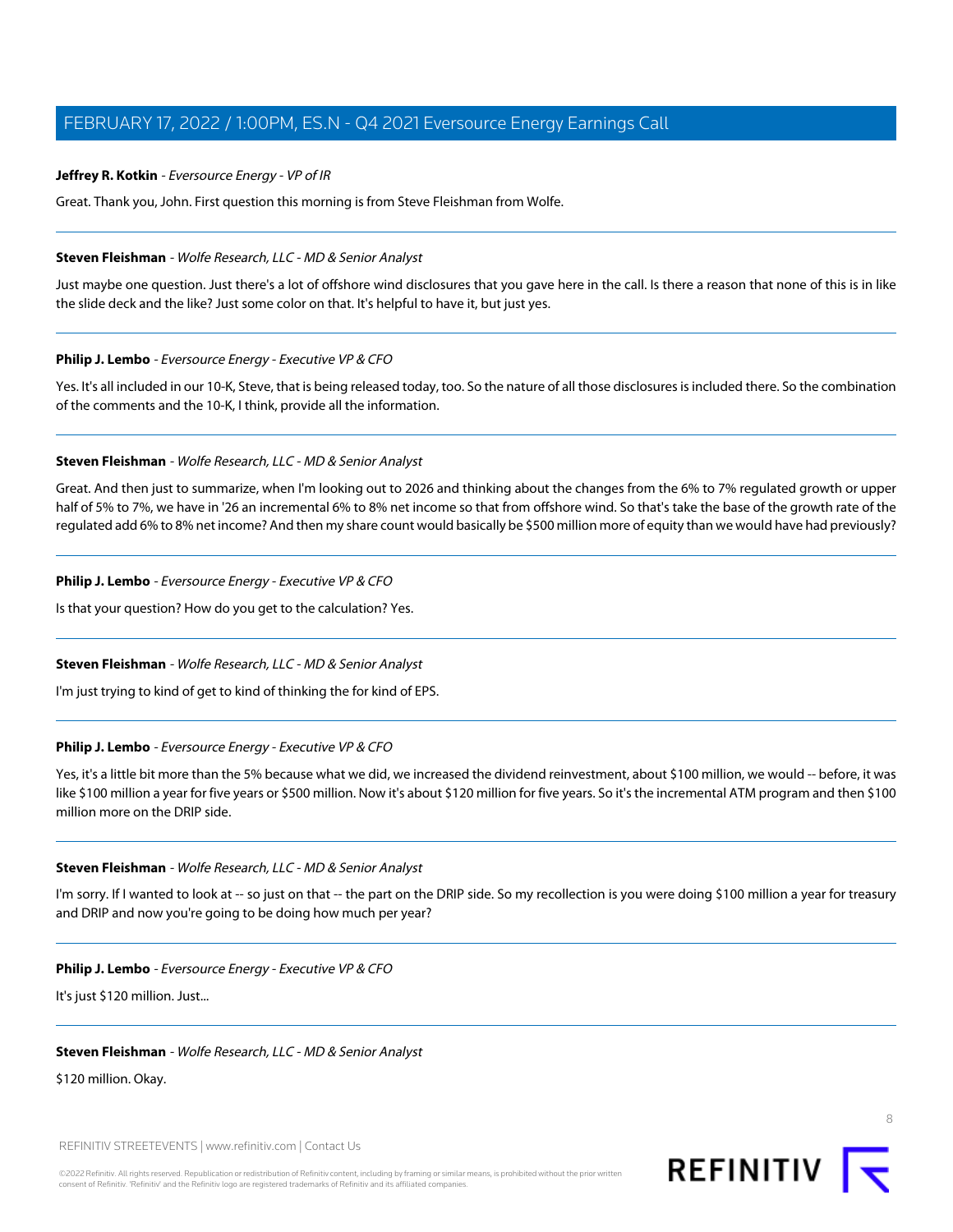**Philip J. Lembo** - Eversource Energy - Executive VP & CFO

Yes.

# **Steven Fleishman** - Wolfe Research, LLC - MD & Senior Analyst

So basically, over five years, that's another \$100 million of equity incremental. But I mean \$600 million overall incremental equity.

#### **Philip J. Lembo** - Eversource Energy - Executive VP & CFO

Yes.

# **Steven Fleishman** - Wolfe Research, LLC - MD & Senior Analyst

Okay. That's helpful. And then just in terms of just how are you feeling about the timelines on Revolution? I think there's a comment in the 10-K about that you're still analyzing those. Could you just give a little more color on that, please?

# **Joseph R. Nolan** - Eversource Energy - President, CEO & Trustee

Steve, we feel very, very good. We had a good opportunity to spend some time with the Interior Secretary last Friday. We've got tremendous support down there. And all indications are that we continue to make great progress. We expect the draft environmental impact statement in July of this year. And all our approvals are expected by 2023 with construction beginning shortly after that. So, we don't anticipate, although never say never, but things have been very, very smooth in this. I had mentioned in my prepared remarks we've accomplished more this past year than we have in the three previous years. So, I'm very, very optimistic of the schedules.

# **Steven Fleishman** - Wolfe Research, LLC - MD & Senior Analyst

Last question, just I assume you probably updated the rating agencies on the offshore wind capital plan and your updated financing plan. And I just want to kind of check that you expect that this should kind of keep stable ratings?

#### **Philip J. Lembo** - Eversource Energy - Executive VP & CFO

Yes. We have -- as you can imagine, Steve, we're in frequent contact with the agencies, whether they be, whether it's on our capital spending plan, the regulatory developments in the various states or -- and such. So we have and we will continue to keep them updated throughout this year.

#### <span id="page-8-0"></span>**Jeffrey R. Kotkin** - Eversource Energy - VP of IR

Next question is from Insoo Kim from Goldman.

#### **Insoo Kim** - Goldman Sachs Group, Inc., Research Division - Equity Analyst

First question, also on offshore wind. Could you just clarify, first of all, that the total cost, I guess, of your 50%, I think I heard \$1 billion in 2022, about another \$3 billion to \$3.5 billion over the remaining few years. Is that correct? So if I think about, what, \$4.5 billion for your stake, that's about \$9 billion total for the entirety of the three different projects. So taking 1.7, 1.8 gigawatts for those reflect about \$5,000 per for KW all in. Is that the right ballpark from that?



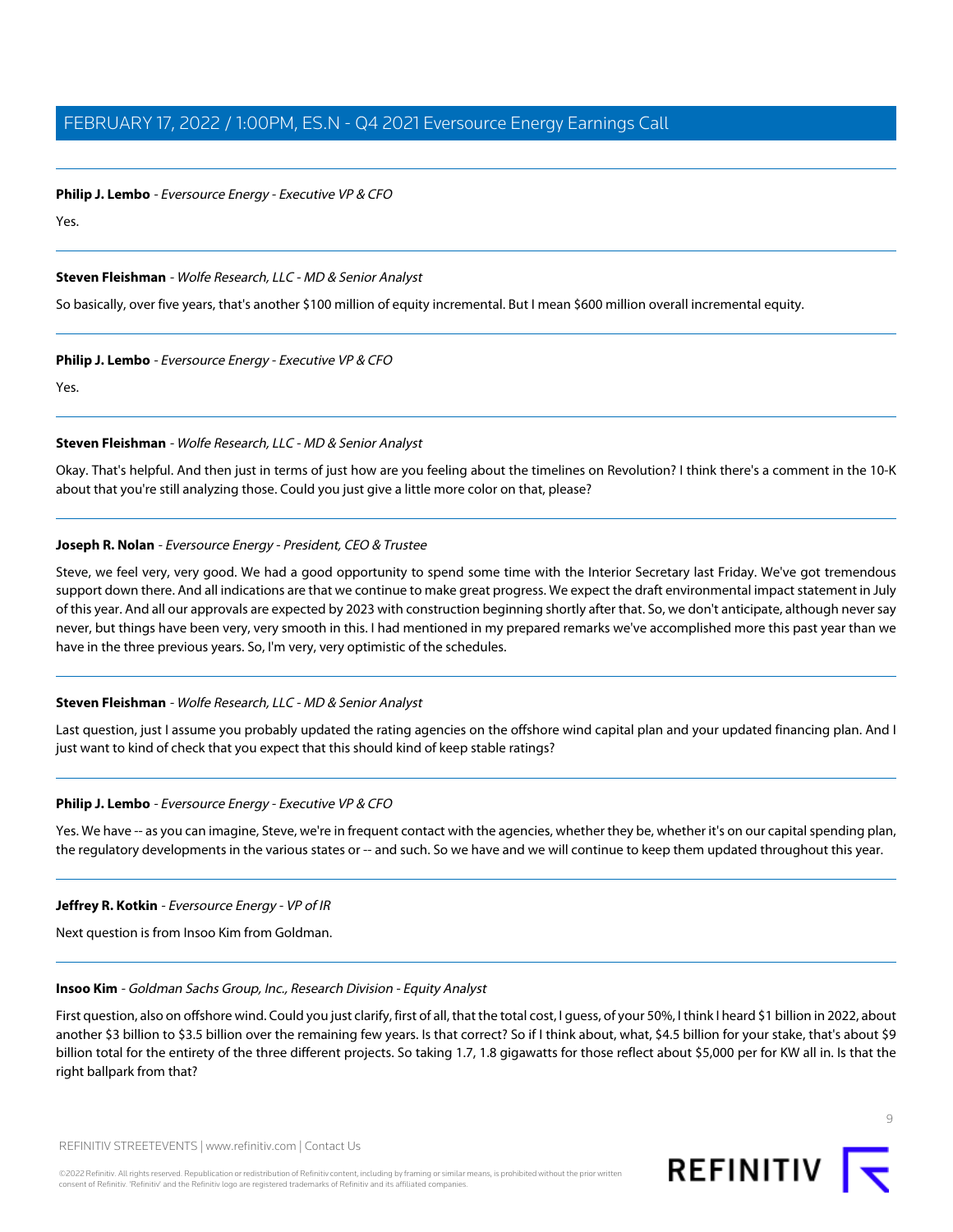# **Philip J. Lembo** - Eversource Energy - Executive VP & CFO

Doing the math that you just did, that's where you would get to. Yes.

#### **Insoo Kim** - Goldman Sachs Group, Inc., Research Division - Equity Analyst

Okay. And then related to that just thinking about the new offshore wind returns of 11% to 13% versus somewhere in that mid-teens, you were talking prior given 80% of your project costs are largely locked in, so we're talking mostly in that other 20% of cost, are those from a timing perspective, something you'll have to lock in pretty soon at these inflated levels that get your estimates to a lower level? Or do you have more time to see potentially, there's some subsiding of costs?

# **Joseph R. Nolan** - Eversource Energy - President, CEO & Trustee

Yes. Thank you. Great question. So the remaining 20%, we think we have opportunities there to look -- we're not going to rush to sign a contract, just to sign a contract. We are going to be thoughtful and deliberate. I mean one of the things that has taken place in this offshore wind business, we were -- I was up in Albany for a foundation construction, we're onshoring it here in America. So -- there's a lot of -- the supply chain is really moving very fast. So we think the remaining 20% there's a great opportunity here for us to have some competitive opportunities and not rush just to sign a contract for the sake of signing a contract. So the long answer to your short question is, we think we have some time for the remaining 20% and that we will remain disciplined in terms of executing any contracts.

# **Insoo Kim** - Goldman Sachs Group, Inc., Research Division - Equity Analyst

Got it. And just one quickly, if I could. On that upper half of the 5% to 7% through '26, that embeds that investment of the offshore wind and the financing costs that are associated with that as well?

#### **Philip J. Lembo** - Eversource Energy - Executive VP & CFO

Yes, correct. Yes, during construction, we basically capitalized the interest cost to the projects, but that does embed that in there. -- Thanks.

#### <span id="page-9-0"></span>**Jeffrey R. Kotkin** - Eversource Energy - VP of IR

Next question is from Durgesh Chopra from Evercore.

#### **Durgesh Chopra** - Evercore ISI Institutional Equities, Research Division - MD and Head of Power & Utilities Research

I just had one quick clarification as my other questions were asked. On the equity, the \$1.2 billion ATM and the \$600 million through DRIP and others, that's for the regulated side, right, that doesn't cover your \$4.5 billion roughly investment on the offshore side?

#### **Philip J. Lembo** - Eversource Energy - Executive VP & CFO

Well, the -- what we've incorporated in terms of financing incorporates what we believe is an appropriate level for our long-range outlook that we've outlined here. So it's not a plan that you set it and forget it, right, like the commercial you put it in the oven, set it and forget it. But this is something we continuously will monitor. We'll look at our plan, including our financing needs and if there are adjustments that are needed as we move through the next few years, we'll do that. But right now, what I've indicated to you is to support the full investment activities that I've outlined.

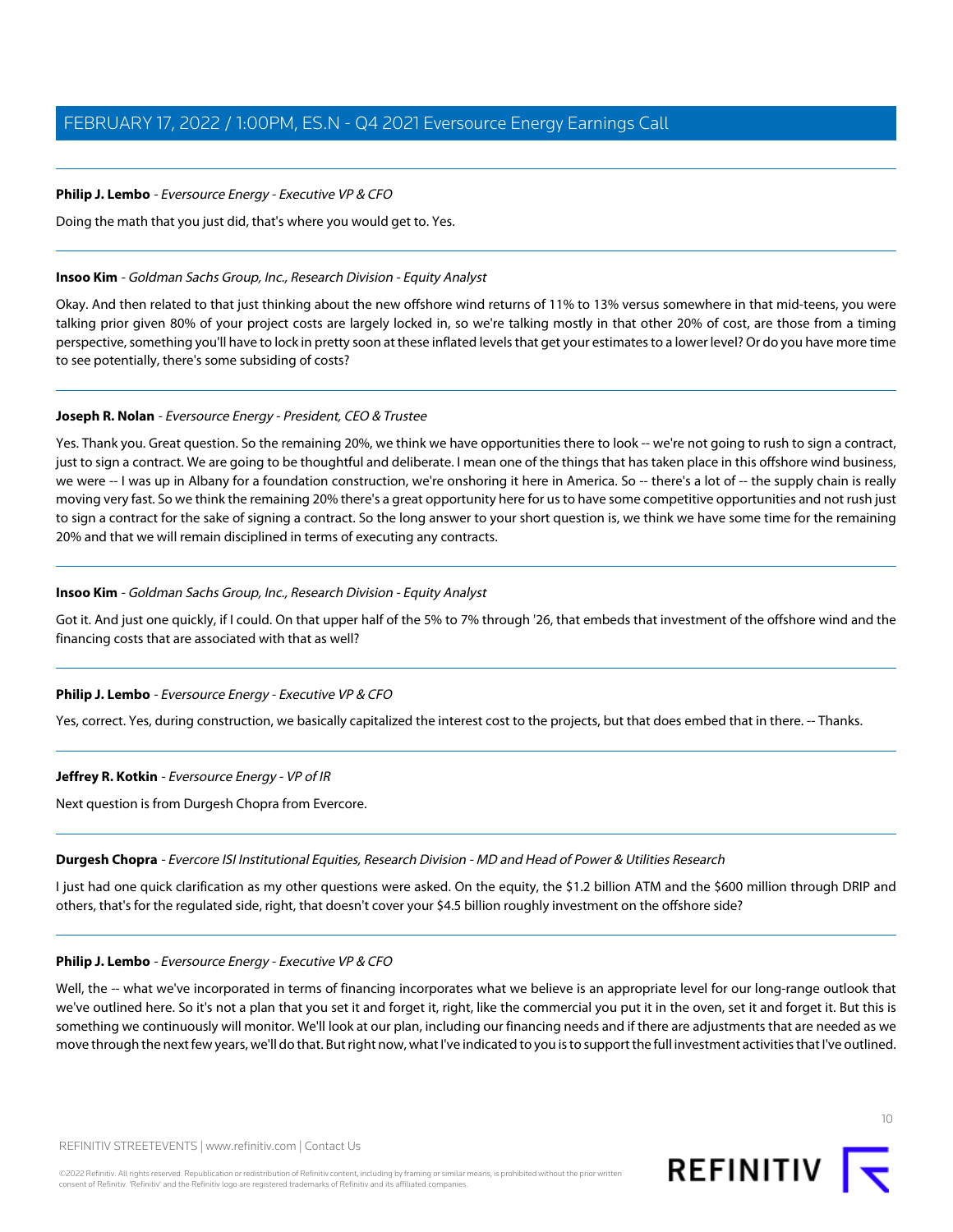<span id="page-10-1"></span>Next question is from Nick Campanella from Credit Suisse.

#### **Nicholas Campanella** - Credit Suisse AG, Research Division -- United States Utilities - Analyst

I guess, just -- thanks for all the color on the offshore wind stuff. Just looking at the base business, O&M, combating inflation, you've done a pretty good job of keeping things flat historically. Just what's in your forecast in this five-year plan for O&M?

# **Philip J. Lembo** - Eversource Energy - Executive VP & CFO

In the long-range forecast, it's maintaining that same approach in that flat to maybe up slightly as we move through, but certainly well below sort of an inflation level. We've been very good about finding efficiencies and opportunities, in our processes. When we go in for rate cases, distribution rate cases, -- we'd like to be able to portray that costs are lower today than they were x years ago when we went in for the previous case. So we're looking to maintain that discipline on our O&M costs and keep them flattish. They might go up slightly, but in that flat to less than 1% level.

# **Nicholas Campanella** - Credit Suisse AG, Research Division -- United States Utilities - Analyst

Got it. That's really helpful. And then I guess just like looking at the guide, \$4.00 to \$4.17, a \$0.17 range, I think it's just a bit wider than what you've historically provided in '21 and '20. Is that just law of large numbers playing out? Or are you kind of seeing higher volatility in the base businesses?

#### **Philip J. Lembo** - Eversource Energy - Executive VP & CFO

I think it's a combination. Some of it is just the numbers are bigger. In that range if you go back 4, 5 years, it was maybe \$0.10 and then it was \$0.15. So it's -- as the numbers have grown sort of the range around it has grown and -- so it's -- there's nothing to read into it other than that. And as I said, the midpoint is really in that 6% area.

# <span id="page-10-0"></span>**Jeffrey R. Kotkin** - Eversource Energy - VP of IR

Next question is from Angie Storozynski from Seaport.

#### **Angie Storozynski** - Seaport Research Partners - Research Analyst

I just had one follow-up on offshore wind. So you guys mentioned the 11% to 13%. Are we talking about levered IRRs? And then secondly, is there any difference in your expectations for profitability of the initial projects versus those that are coming online in '25?

#### **Philip J. Lembo** - Eversource Energy - Executive VP & CFO

I didn't catch the last part of your question, but the first part is the number is the return on equity. So that's -- I think Ørsted may talk about IRRs, but we've always been for our investors, they like us to talk in terms of ROE. So it's the return on equity numbers.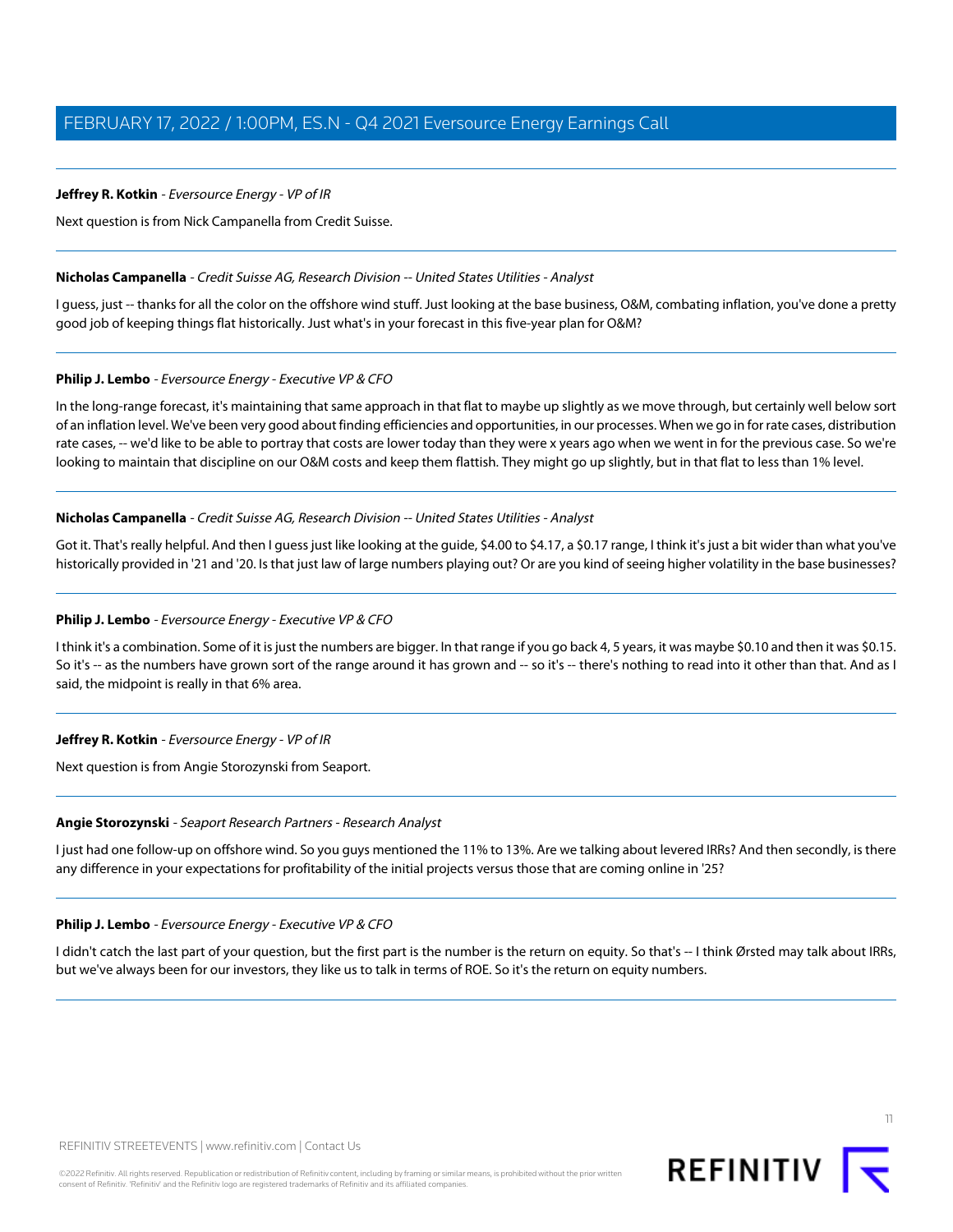# **Angie Storozynski** - Seaport Research Partners - Research Analyst

Yes, the second question was, is there -- I mean, I assume that it's an average return across the four projects. So is there for example, higher profitability or higher returns on the initial projects coming online and as the time goes by, as those inflation pressures increase potentially then those projects that come online later have lower returns?

# **Philip J. Lembo** - Eversource Energy - Executive VP & CFO

No. The number we've always tried to talk about it as an average portfolio. So our portfolio of the three projects. Just keep in mind, though, when you look at the size, South Fork is much smaller than the other two. So by definition, just due to size, it's going to have less contribution when it comes online. But the numbers we're talking about are kind of a portfolio number.

#### **Jeffrey R. Kotkin** - Eversource Energy - VP of IR

<span id="page-11-0"></span>Next question is from Sophie Karp from KeyBanc.

# **Sophie Karp** - KeyBanc Capital Markets Inc., Research Division - Director and Senior Analyst of Electric Utilities & Power

I have a couple of questions here. First on the offshore wind and just broadly speaking, maybe on your Cap Ex program. So, you have a sizable portion of it locked in, but could you discuss where you still have some sensitivities to price inflation from the pricing maybe how much is that? Is that in the escalators in some of the parts that are already locked in otherwise? Or is it all concentrated in the kind of 20% that's not locked in? Any color on that would be helpful.

# **Philip J. Lembo** - Eversource Energy - Executive VP & CFO

Yes. I'd say, essentially, it's in the 20% that's not locked in that there's still discussions on certain contracts for certain projects that we're working through with our joint venture partner. But I'd say the main -- the more significant items are just the ones that haven't been done yet as opposed to anything special escalation-wise in the existing 80%.

#### **Sophie Karp** - KeyBanc Capital Markets Inc., Research Division - Director and Senior Analyst of Electric Utilities & Power

Got it. And my second question was on the kind of surprise energy bills that people are seeing. And some of your peers in the Northeast have been in the press lately, with their customers who have seen surprise bills on the energy component predominantly, right? And that creates potentially political overhangs for this for your peers. What are you seeing in your territory? Because you're pretty far north, and I know historically has been -- it could have been an issue. What are you seeing this winter and how you guys plan to explain that situation if it arises?

#### **Joseph R. Nolan** - Eversource Energy - President, CEO & Trustee

Yes. So we get out in front of this in the fall. We spent a lot of time with our regulators, with the administration, with the governors to kind of alert our customers of this volatility in the marketplace. I think I will tell you it was well received by all of our regulators and key stakeholders. I think we do a very good job around hedging. And I think that we had secured an awful lot. So the shocks that I think some folks are seeing. I mean, it's certainly our customers -- although it's -- you never like to have an increase, I do think that they understood, and they were able to prepare and plan for it. We did a lot of outbound calling to get our customers to look around some, to do some budget billing, so it allows them to kind of spread it out and take some of the peaks off and I think that went a long way. And obviously, we spent a lot of time around energy efficiency. So I think all of those drivers, no one likes to see a bill increase. But I think if you inform customers and they understand it is coming, they're able to properly prepare for it.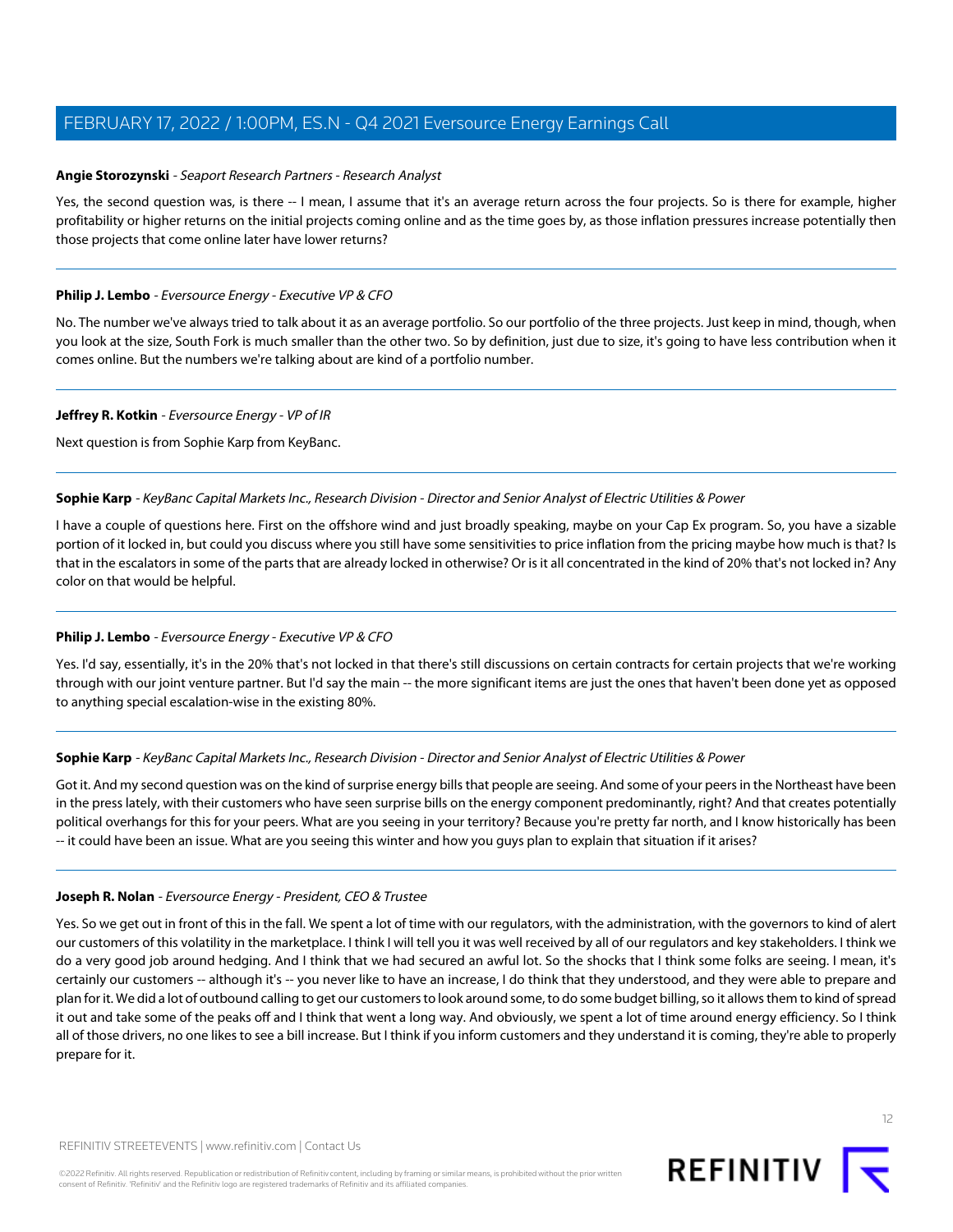<span id="page-12-0"></span>Next question is from Julien from Bank of America.

#### **Julien Dumoulin-Smith** - BofA Securities, Research Division - Director and Head of the US Power, Utilities & Alternative Energy Equity Research

Just wanted to follow up in brief here. I'm just reconciling the percentages that you talked about a moment ago, on the 6% to 8% additive, say, by '26 here, it seems like that implies something in the order of magnitude of like \$140-ish million of net income. I just want to reconcile that against the total quantum of Cap Ex that you all are contemplating investing here, right? If you think about a ballpark number, like \$5.5 billion of CapEx, what kind of equity ratio and ROE are you trying to back into it? Because if I look at 12% ROE and say, a 40% equity ratio, it looks like it might be the mid-200s of net income. So I just want to reconcile like what approach we should be taking. Are you employing more leverage in the offshore effort here, and that's how you get the ROE a little higher here? Or just how does that math tie between the two approaches? I'm sorry to go back on the call here.

# **Philip J. Lembo** - Eversource Energy - Executive VP & CFO

Yes. No, no, that's a great question. And certainly, your estimate of 2026 offshore wind would be based on your estimate of where we're going to be in terms of the base core business, right? Because assuming whatever growth assumption you use within our guidance for what our net income will be in 2026, that's going to trigger your 6% to 8% calculation. So that could be higher than the number that you've thrown out there, but it's certainly your calculation. There could be slightly better leverage contribution as we look out around the edges of the offshore wind capital structure versus the regulated business capital structure, as we get approval for the regulated business capital structure it is also more beneficial tax benefits on the offshore wind side that enable accelerated depreciation MACRS, depreciation. We're able to take that and use that efficiently given our tax profile. So those are just some of the things. Yes.

#### **Julien Dumoulin-Smith** - BofA Securities, Research Division - Director and Head of the US Power, Utilities & Alternative Energy Equity Research

Got it. And just to clarify that super quick. The 5% to 7% in the upper half, that applies through '26, right? Just to make sure I heard you right on that. And then the -- if I can, just to clarify the tax piece of it because you brought it up there a second ago. How are you thinking about electing it, right? I mean given the higher Cap Ex, it seems like that might be beneficial for an ITC versus a PTC election here, can you talk about the ITC election decision? And then what's the amortization period for that potentially to calculate that ROE? I think that might be one of the other discrepancies in the number.

#### **Philip J. Lembo** - Eversource Energy - Executive VP & CFO

It could be. And certainly, those tax items are kind of evolving Julien, as you can imagine. So there could be some -- if you believe that there's going to be benefits from a clean energy bill, maybe it's called Build Back Better or something like that, that could enhance the PTC rate. So I think that's an issue that we're -- we, ourselves and our models have run it different ways. And I think that it will become a lot clearer probably in the next 12 months, what would be the best approach. But certainly, it's something that is a consideration.

**Julien Dumoulin-Smith** - BofA Securities, Research Division - Director and Head of the US Power, Utilities & Alternative Energy Equity Research

Got it. But the baseline ITC amortization period, I know we've talked about this in the past. Do you have a sense of what that would be if you ended up liking that?

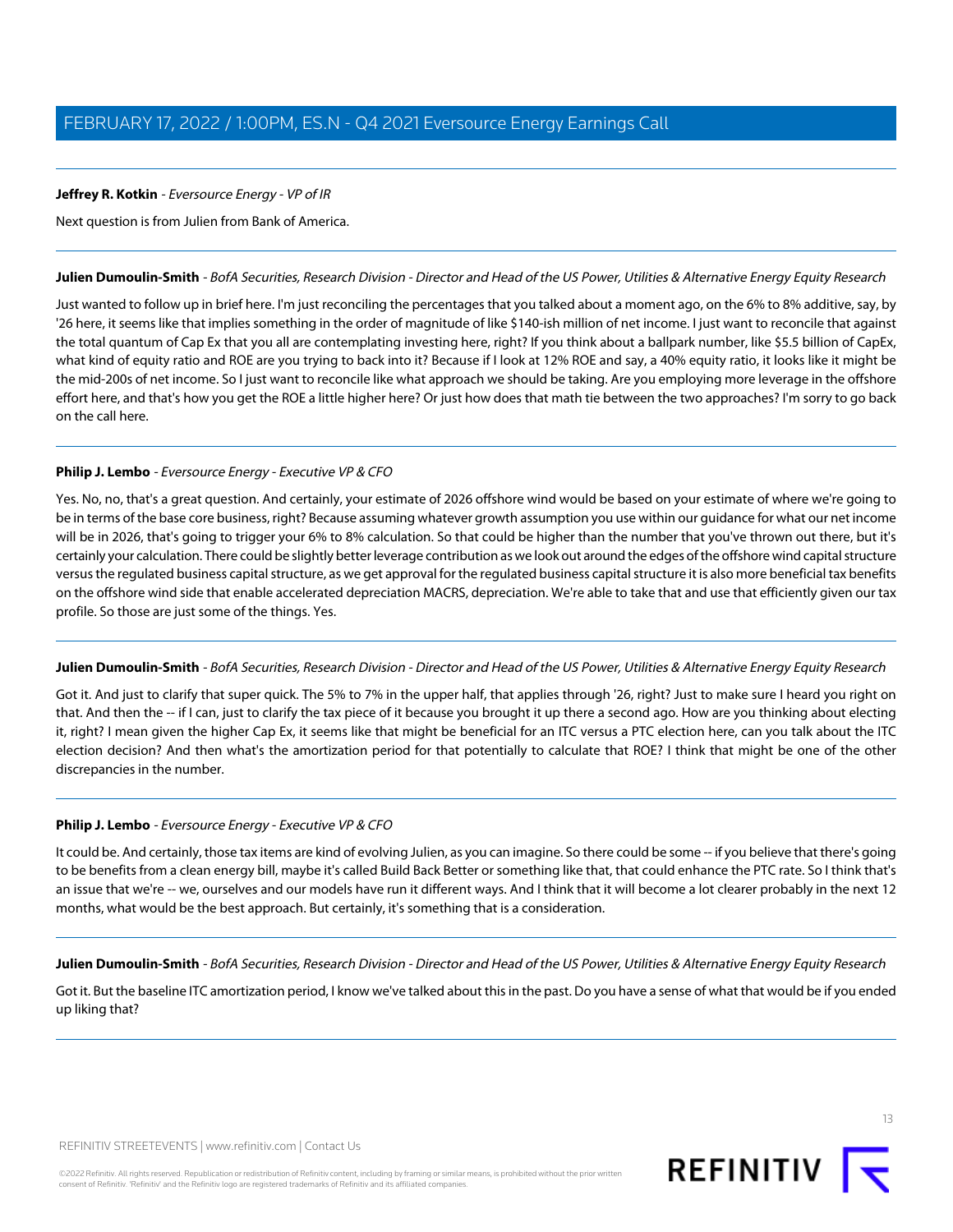# **Philip J. Lembo** - Eversource Energy - Executive VP & CFO

Yes. Typically, it's over the life of the asset.

# **Jeffrey R. Kotkin** - Eversource Energy - VP of IR

<span id="page-13-0"></span>Our next question is from Andrew Weisel from Scotia.

# **Andrew Weisel** - Scotiabank Global Banking and Markets, Research Division - Analyst

First, a question on the dividend. How are you thinking about the pace of growth relative to consolidated earnings versus regulated earnings? In other words, should we expect 6% growth of the dividend through 2026? Maybe something higher since you're expecting the upper half of the range, maybe higher because of offshore? Or could it be something lighter given the capital needs to finance all the Cap Ex?

# **Philip J. Lembo** - Eversource Energy - Executive VP & CFO

Our guidance is that we expect our dividend growth to be in line with our overall Eversource earnings growth. So \$0.005 or \$0.01 on a dividend could make it a point something, it makes a difference. But we've consistently been in that range. We've grown the dividend in line and maybe just slightly higher even than the earnings growth of Eversource. So that's the outlook that we would take going forward.

# **Andrew Weisel** - Scotiabank Global Banking and Markets, Research Division - Analyst

Okay. But it was 5.7% most recently, right? That's a little below the midpoint? Was there anything behind that?

# **Philip J. Lembo** - Eversource Energy - Executive VP & CFO

That's what I was just trying to say is that you put another \$0.01 on 14, it brings it up to 6.2%. I mean, traditionally, we've kept our dividend. We've had a few years at one rate. We had it a few years at \$0.12, and a few years at \$0.13. So we decided to just keep it two years at the \$0.14. It's 5.8%, another \$0.01 would have moved it over. So do you raise it a \$0.005 to get it to exactly 6%. But overall, when you look at two or three years, when you look at the trend, it's very consistent with our earnings growth.

#### **Andrew Weisel** - Scotiabank Global Banking and Markets, Research Division - Analyst

Okay. Makes sense. Yes, I'll try not to obsess over rounding. One other question. This might just be the math of it, but the rate base CAGR, I believe it was 8.0%. Now it's 7.1%. That caught my eye, especially with the big increase to the Cap Ex plan. I think it was 6.5% increase with the roll forward. How do we reconcile that? Is that just a higher rate -- a higher base starting point.

#### **Philip J. Lembo** - Eversource Energy - Executive VP & CFO

Yes, it is. And if you recall, last year, it was, I'd say, maybe unusually high in the sense that we added the Eversource Gas of Massachusetts, the assets that we purchased from NiSource. So in the previous five-year rate base growth, it was kind of zero in there for that. And then we're adding a whole company to the Cap Ex plan. So just the math of it. Now we have that EGMA in the base, so the growth reflects that.

# **Jeffrey R. Kotkin** - Eversource Energy - VP of IR

Next question is from David Arcaro from Morgan Stanley.

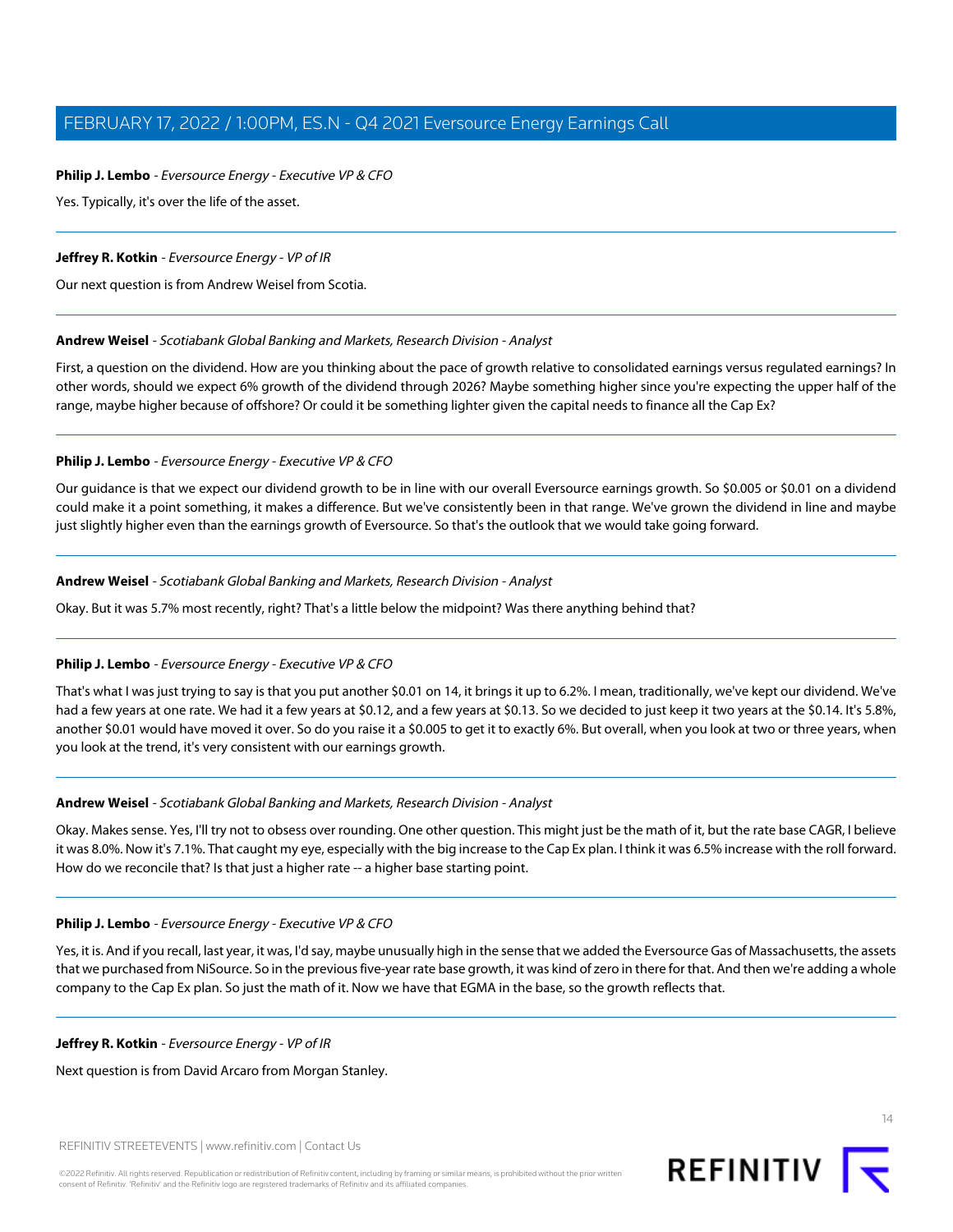# <span id="page-14-0"></span>**David Arcaro** - Morgan Stanley, Research Division - Research Associate

I was wondering, I appreciate all the disclosure around offshore wind and the net income contribution in 2026. I was wondering if you could just characterize how much of a run rate level that might be? In other words, is that going to be -- or maybe talk about some elements of how it could be lumpy beyond 2026? Or is that going to be a fairly steady level to look for over the course of the contract?

# **Philip J. Lembo** - Eversource Energy - Executive VP & CFO

Well, David, our guidance goes through 2026. So I'll preface my answer by saying it that way. It shouldn't be lumpy. There are certain maybe tax items in particular years that could move things around a little bit. And I think to a previous question that was asked, we're still finalizing what the appropriate tax election would be. So I mean, that could make it a little bit lumpy in some years. One of our contracts has an escalator in it, that would move towards improving that run rate going forward. Once the projects go into service, the biggest cost that you're going out the door is O&M cost. And we think we would have some opportunities to enhance that. We have a vessel strategy lined up for that O&M activity. So we think that, that could actually improve the years following, et cetera. And certainly, if you have other tax changes, going forward, that's not even considering if there's more tax implications. But I think tax items might be one of the things that moves the numbers around a little bit more than others.

# **David Arcaro** - Morgan Stanley, Research Division - Research Associate

Got it. That's helpful color. Then maybe on the regulatory Cap Ex side of things, I was wondering, did you mention that there could be more incremental utility-scale solar in Massachusetts and would that be further upside to the plan. Wondering if there's any potential size or scale or quantification you might be able to provide around that? And then also in a similar vein, just with the transmission in New England, the onshore transmission piece of bringing offshore wind into the system, the \$500 million that you mentioned. Is there any preference for Eversource to build that given it's in your service territory? Or is that going to be kind of spread around New England transmission owners potentially?

# **Philip J. Lembo** - Eversource Energy - Executive VP & CFO

Well, I'll start with the last one because there is a preference. We believe that we're the premier transmission builder in the region. Our track record speaks for itself in our ability to plan projects, to work closely with ISO to get them in service, on time and below budget. And just the competitive process that the ISO ran for a power plant that was retiring in Everett, Massachusetts would demonstrate that, that we're able to come up with the most creative solutions in the most cost-effective way and get them done on or ahead of schedule and below budget. So, we definitely believe that we're a leading candidate to provide that type of transmission build. So just to continue with transmission, there's two components that are not in the forecast. One is sort of the immediate, this \$500 million that's not in the forecast period that has been identified for existing contracts. And even though we, on our development side, haven't won the contracts, there's regulated transmission that's needed, this transmission build that's needed in our service territory in Cape Cod because the landing area for a lot of that is there. So, we're working on some of those activities right now but did not put anything into the forecast. So that would be upside. And I would expect that you'll see that we will have upside in this \$500 million range.

In addition to that, the states are looking for more than the current offshore wind, increasing to 9,000 megawatts. There's going to be a need for even more incremental capacity. And that cost is going to be probably higher than that the early years, you're using up some of the excess capacity or some of the existing, but when you start to now look for 9,000 megawatts more that's going to require more significant build-out to the interconnection points. That if it comes -- it would be near the end of our forecast, but then that would extend for many years beyond. So that's more of a longer-term optionality for the company.

In terms of rate-based solar, they're in our plan. We don't think right now there's opportunity to increase our five-year forecast. There could be opportunities beyond that. We feel to build the 280 megawatts that we've identified that's in our plan that it's going to take us throughout our forecast period to do that. We can revisit whether incremental build would be available beyond that time period. But right now, that's all that's in the forecast.

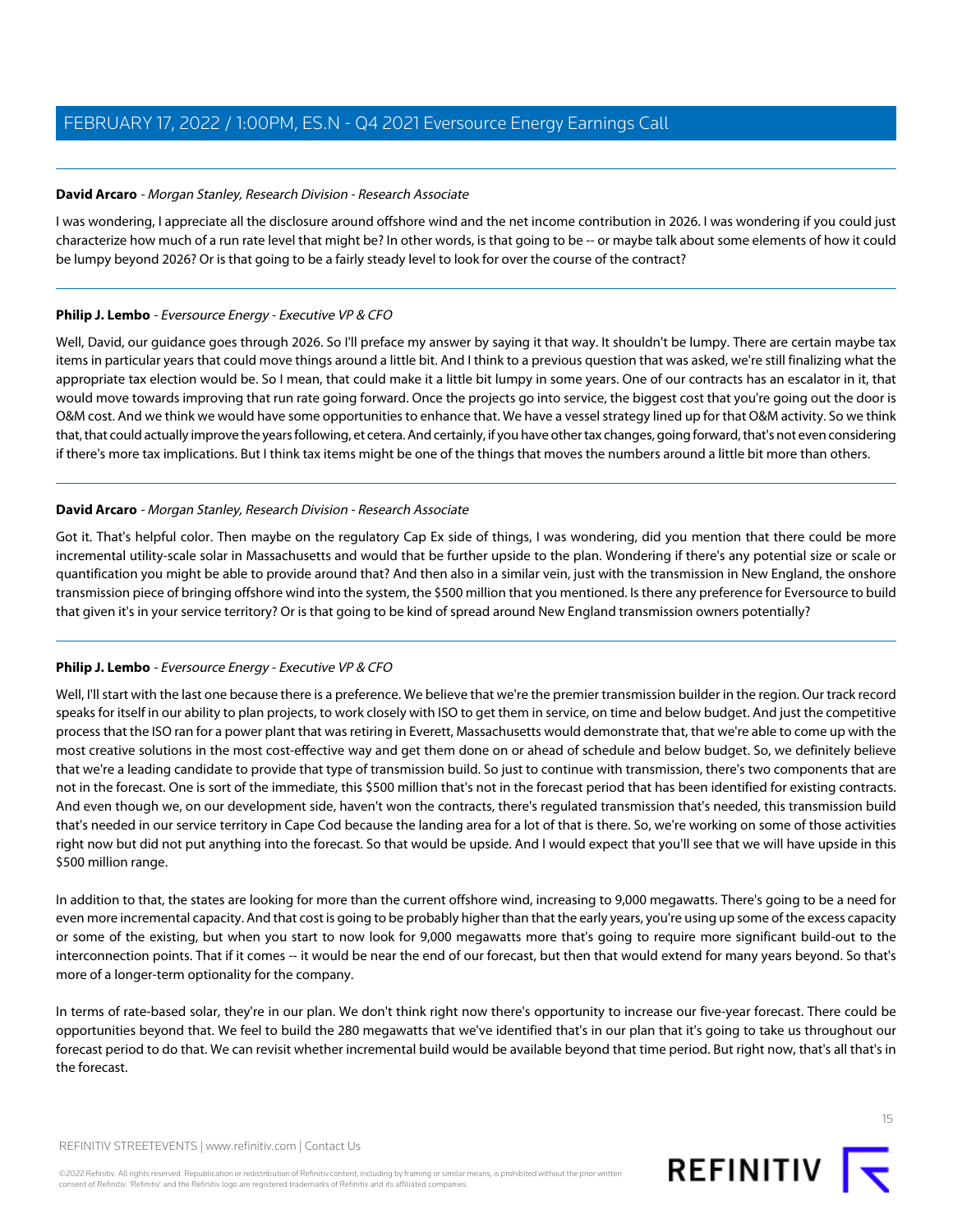# **David Arcaro** - Morgan Stanley, Research Division - Research Associate

Okay. Great. That makes sense.

# **Jeffrey R. Kotkin** - Eversource Energy - VP of IR

<span id="page-15-0"></span>Next question is from Paul Patterson from Glenrock.

# **Paul Patterson** - Glenrock Associates LLC - Analyst

Just -- sorry to sort of go back to offshore wind, but I want to make sure I've got the numbers correct. I'm sort of calculating including what you guys have invested today a total number now of \$4.3 billion to \$5.8 billion. Is that correct? And is that 11% to 13% ROE based on essentially 40% of that, roughly speaking, so are those the numbers?

# **Philip J. Lembo** - Eversource Energy - Executive VP & CFO

Yes. Some of the numbers would include development costs that are not associated with projects. So there's some work done on unused lease areas that we would allocate to future projects.

# **Paul Patterson** - Glenrock Associates LLC - Analyst

Okay. So I guess what I'm -- okay. So that's what I'm sort of so is 11% to 13% associated with the \$3.9 (billion) to \$4.6 (billion)? Or is it a number higher? I guess it goes back to sort of the stuff is not completely clear, I guess to me, and I apologize for this, but just following along, I just -- what's the 11% to 13% based on, I guess, what's the total Cap Ex that's based on that. And I guess that's 40% of that, that's roughly speaking, what you guys have (inaudible)

# **Philip J. Lembo** - Eversource Energy - Executive VP & CFO

It would be that the first time you said, \$4.5 (billion), let's you know the \$5 (billion) -- the total number. So we've already invested some through 2020 -- through the end of 2021. That's about \$1.2 billion. But what I was saying is some of those costs in the \$1.2 billion we've invested to date is for work on our unused lease area for future development. So the project costs are slightly below that number. And then we're looking to spend -- invest \$900 million to \$1 billion in 2022 and \$3 billion to \$3.6 billion over the forecast period. So those -- adding those up you get like \$4.7 (billion), \$5.4 (billion) in that range for the total project cost.

#### **Paul Patterson** - Glenrock Associates LLC - Analyst

Okay. Great. And then just on the Massachusetts legislation, the Baker bill that you mentioned. It wasn't -- I apologize, but what is the -- what do you think the potential impact of that legislation might be? Could you clarify that?

# **Joseph R. Nolan** - Eversource Energy - President, CEO & Trustee

Sure. Paul, it's Joe. So as you know, Massachusetts had a provision in the legislation that allowed -- it didn't allow any future bids to be any higher than the previous bid. And that obviously really hampered the marketplace in the bids, and so that's why the last RFP ended up with only two bidders because it wasn't productive. You look at other states like Connecticut, you look at New York which introduced the idea around economic development and other factors. It's not strictly price. And I think Governor Baker, he recognized the fact that he was having an adverse impact on

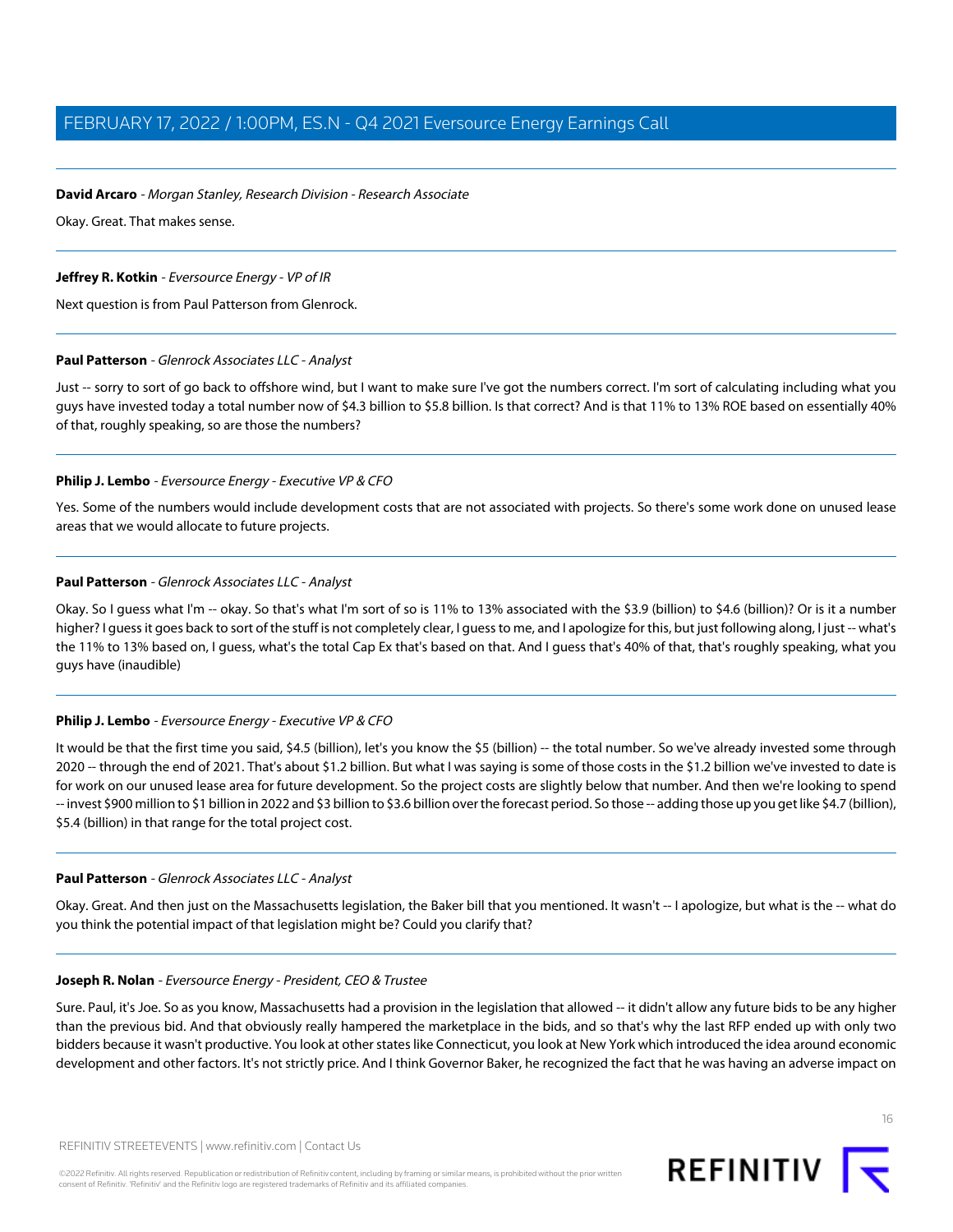the potential group of bidders that could participate. So he is removing that cap. He's also encouraging economic development, and I think he sees all the benefits that states like Connecticut, states like New York and Rhode Island have witnessed with serious investments in the kind of supply chain around offshore wind. So that legislation is going to -- basically, it's going to remove the cap and allow a much more vibrant RFP process in bidding process.

# **Paul Patterson** - Glenrock Associates LLC - Analyst

Okay. My rest of the questions, I think, have been answered.

# **Jeffrey R. Kotkin** - Eversource Energy - VP of IR

<span id="page-16-0"></span>Next question is from Jeremy Tonet from JP Morgan.

# **Ryan Karnish** - JPMorgan Chase & Co, Research Division - Research Analyst

This is actually Ryan on for Jeremy. Just one maybe mechanical one on the schedule. Can you just remind us on the Dominion vessel and the availability there? And what are the logistics on utilizing that?

# **Joseph R. Nolan** - Eversource Energy - President, CEO & Trustee

Sure. We are the first customer for that vessel. The team was down to Texas. They saw the construction underway. They're making significant progress. Dominion is very confident that the ship will be delivered to us on time. It was scheduled to be completed in 2023. As you know, our schedule really begins construction in 2024. So, we feel very, very good about that. If the vessel is delayed, we have a day for day carry on that. So, it will just move forward and allow us to utilize it for the period of time that we need for those two projects.

# **Ryan Karnish** - JPMorgan Chase & Co, Research Division - Research Analyst

Got it. Makes sense. And then one on Connecticut and appreciate all of the positive updates there. But I know you guys kind of -- and it's still early stages, but this performance-based rates kind of proceeding that's in early stages. Any kind of expectations there? How you think might evolve over time and kind of changing the regulatory landscape?

# **Joseph R. Nolan** - Eversource Energy - President, CEO & Trustee

I mean I think if you look at Eversource in the states where we do have performance-based rates here in Massachusetts, we performed very, very well. We were probably one of the early adopters of that in this state. So, we feel very confident about it. We're going to play an active role, obviously, in any proceeding around performance-based rates. But I think if you look at our record, you look at our performance, as I had mentioned, what we did in 2021 and what the team did was extraordinary. I think that all of our metrics. I think we hit the ball out of the park. And so, we feel very, very good about it. And we'll play an active role, and we do very, very well in environments where there is performance-based rates.

# **Ryan Karnish** - JPMorgan Chase & Co, Research Division - Research Analyst

Got it. Very helpful.

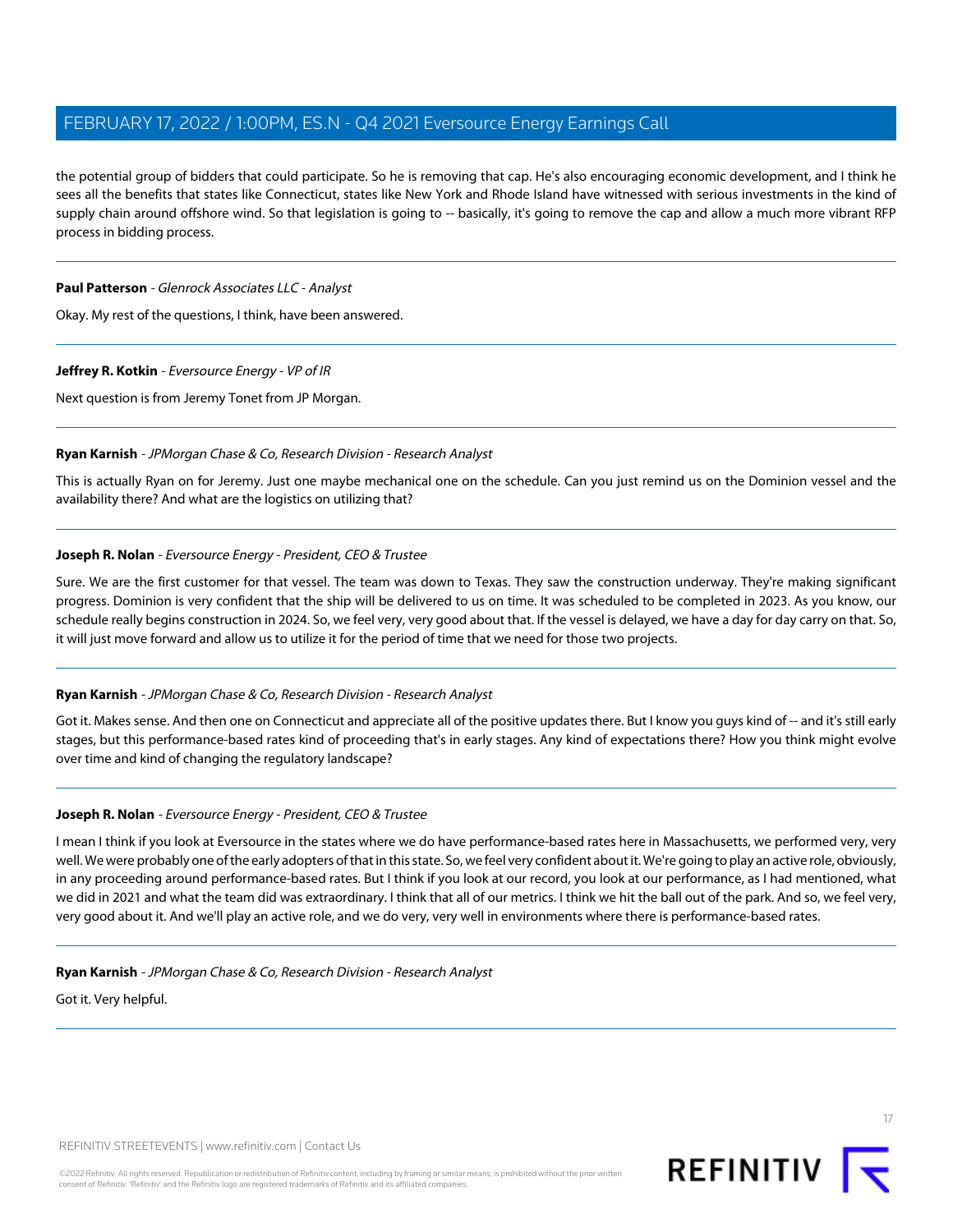Next question is from Steve Fleishman from Wolfe.

#### **Steven Fleishman** - Wolfe Research, LLC - MD & Senior Analyst

I had one clarification question. I appreciate it. I believe your 5% to 7% growth rate has included the \$1 billion -- the prior \$1.2 billion of equity that was in your plan. And I wanted to clarify whether the updated 5% to 7% growth rate includes the full \$1.8 billion of equity in that.

# **Philip J. Lembo** - Eversource Energy - Executive VP & CFO

Yes, it does, Steve. It does. It will include it.

#### **Steven Fleishman** - Wolfe Research, LLC - MD & Senior Analyst

Okay. So essentially, the offshore wind net income benefit would all be net income without any more share count beyond what's the shares that are already embedded in your core growth rate?

# **Philip J. Lembo** - Eversource Energy - Executive VP & CFO

Yes. Well, the core growth rate, when I say the shares are included in the core growth rate, those shares or the plans for issuing equity covers our investments that we are planning to make over the five-year period. We could, depending on what the plan looks like if we have additional transmission investment, if the timing of certain offshore wind spend, if we move forward with AMI, we're certainly going to have to look at that Cap Ex and investment plan and make adjustments. But that is the plan at this stage for the foreseeable future.

#### **Steven Fleishman** - Wolfe Research, LLC - MD & Senior Analyst

That's good. And just any sense on kind of the pace of the equity issuance? I guess it would just be the ATM part of it.

# **Philip J. Lembo** - Eversource Energy - Executive VP & CFO

It's hard to say that the nature of an ATM is to be opportunistic in the marketplace. But I would think that we're looking to do that over the next few years, that type of issuance.

#### **Jeffrey R. Kotkin** - Eversource Energy - VP of IR

All right. Folks, thank you very much. We don't have any more questions in the queue. If you have any follow-ups, please give us a call, or send us an e-mail. And have a great rest of your day.

#### **Operator**

Thank you, ladies and gentlemen. That concludes today's conference. Thank you for participating, and you may now disconnect.